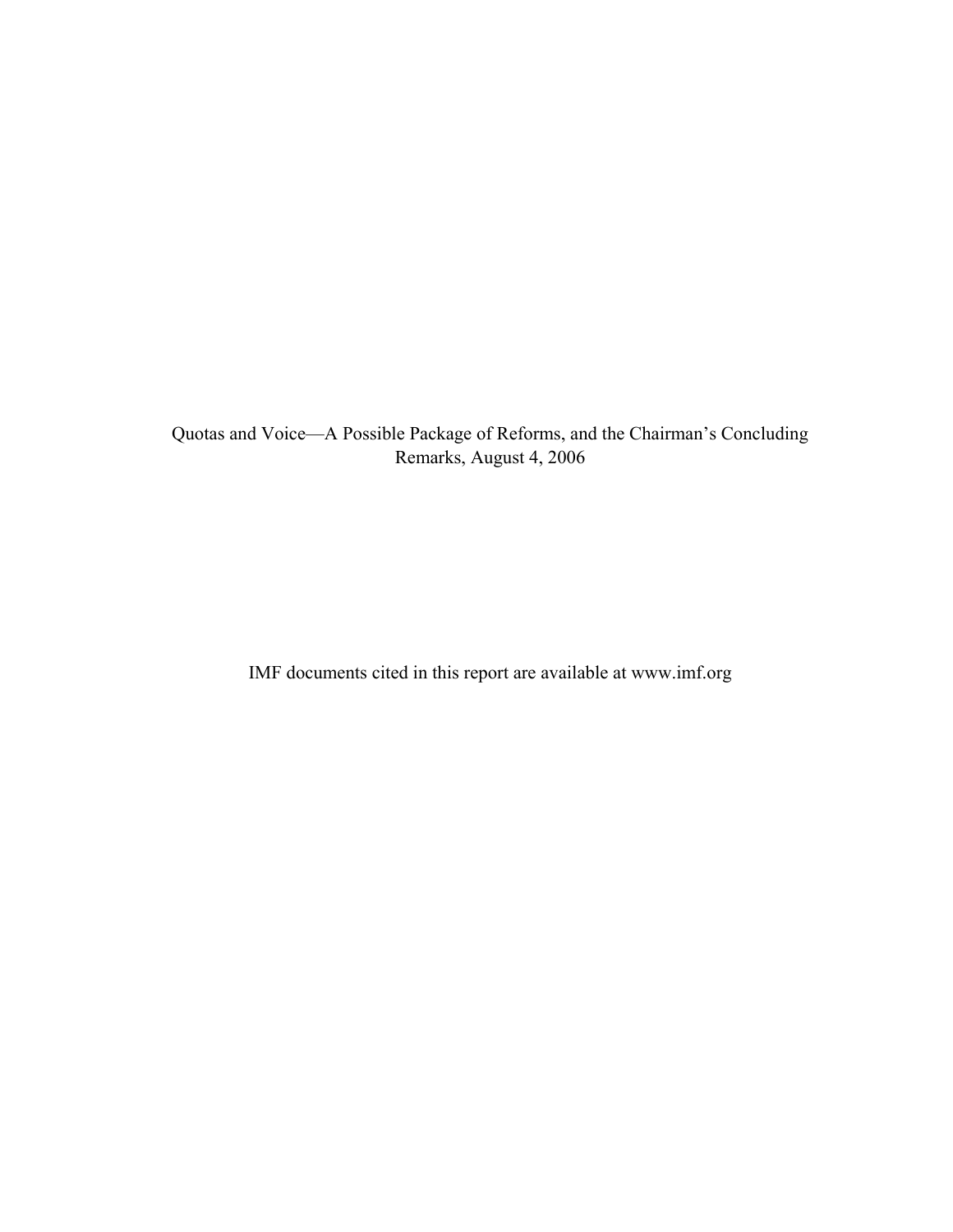# INTERNATIONAL MONETARY FUND

## **Quotas and Voice—A Possible Package of Reforms**

Prepared by the Quotas and Voice Working Group<sup>1</sup>

## August 4, 2006

| Contents                                                                                | Page |
|-----------------------------------------------------------------------------------------|------|
|                                                                                         |      |
|                                                                                         |      |
|                                                                                         |      |
|                                                                                         |      |
|                                                                                         |      |
|                                                                                         |      |
|                                                                                         |      |
|                                                                                         |      |
|                                                                                         |      |
|                                                                                         |      |
|                                                                                         |      |
|                                                                                         |      |
|                                                                                         |      |
|                                                                                         |      |
|                                                                                         |      |
| Tables                                                                                  |      |
| 1. Countries Underrepresented Relative to Existing Formulas and Four Variables Relevant |      |
|                                                                                         |      |
| 2. Allocation of Ad Hoc Increases For Uniform Reduction of Out-of-Lineness 15           |      |
|                                                                                         |      |
|                                                                                         |      |
|                                                                                         |      |

Figures

<sup>1&</sup>lt;br><sup>1</sup> Messrs. Burton (chair), Ahmed, Anjaria, Hagan, Kuhn, and Kincaid; Mr. Tweedie has worked closely with the group.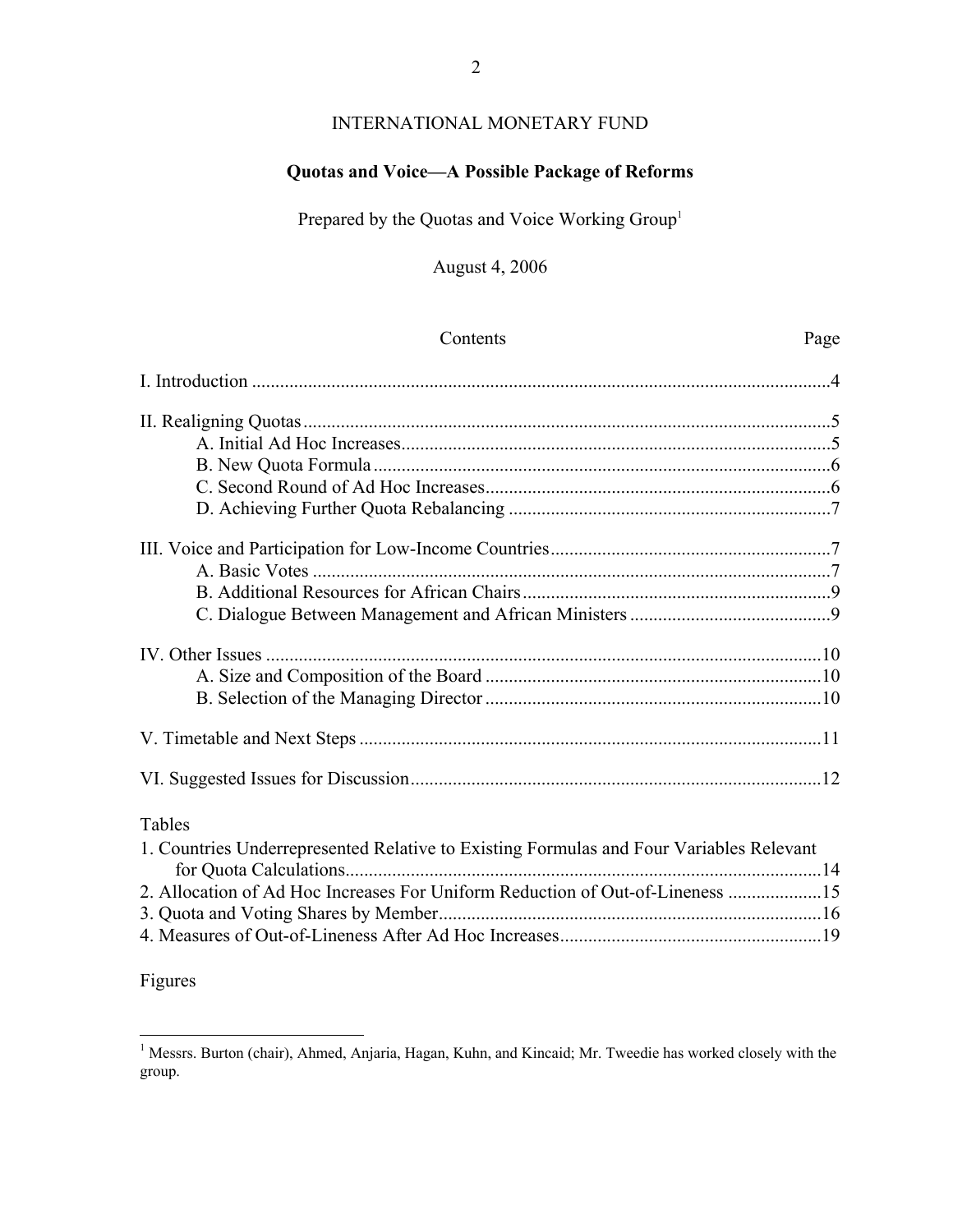| 1. Combinations of Increases in Basic Votes and Total Quotas that Preserve African and |  |
|----------------------------------------------------------------------------------------|--|
|                                                                                        |  |
|                                                                                        |  |
| Annex                                                                                  |  |
|                                                                                        |  |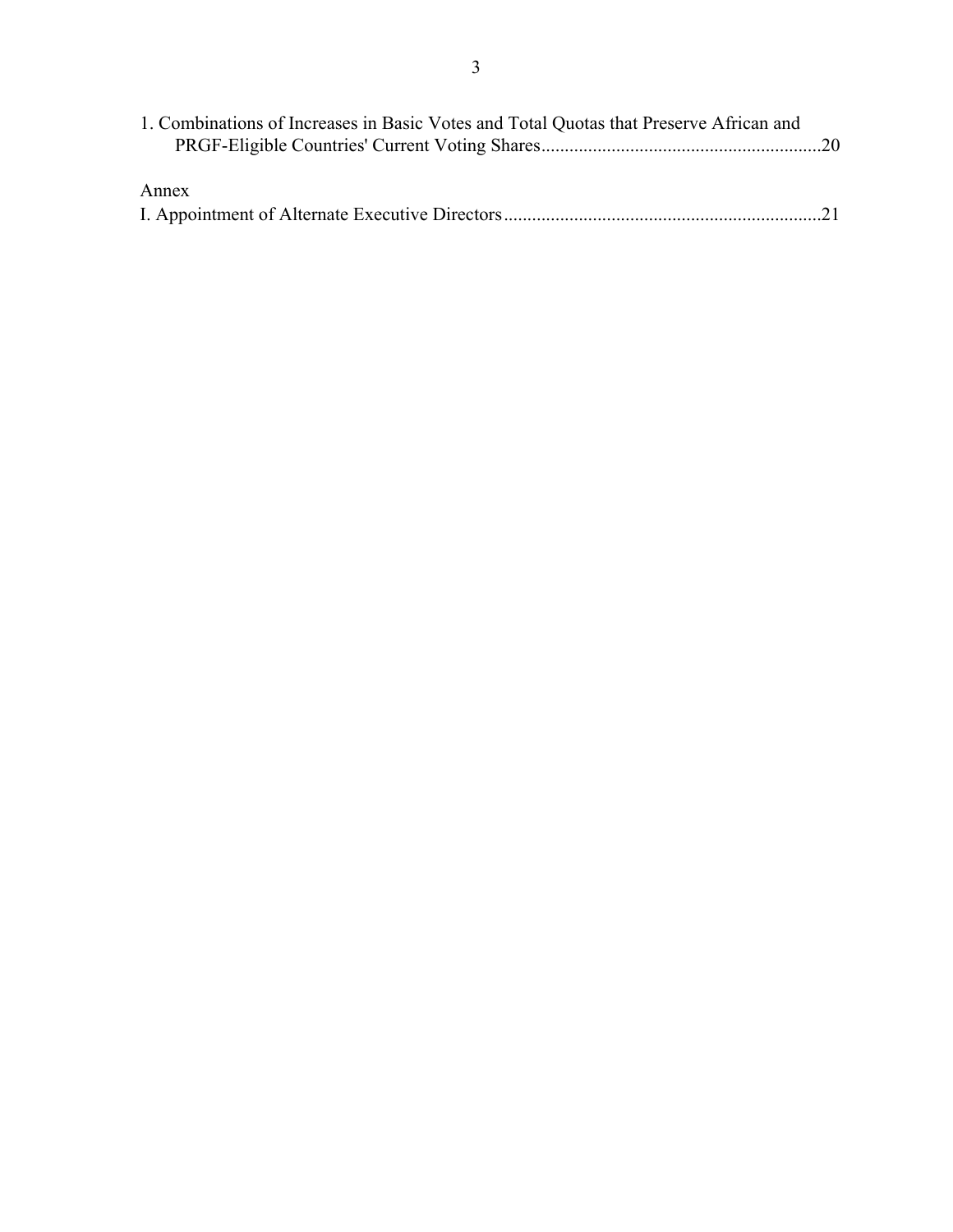### **I. INTRODUCTION**

1. **On July 5, the Executive Board had an informal discussion of reforms of quotas and voice as part of the process of formulating reform proposals for the Annual Meetings in Singapore.**<sup>2</sup> That discussion confirmed the importance attached by the membership to reaching agreement on a package of quota and voice reforms in Singapore for the Fund's continued credibility and effectiveness. The discussion also revealed broad support for a reform package along the lines suggested in the staff paper.<sup>3</sup> The support for quota and voice reform across a broad spectrum of the membership indicates that these reforms are not seen as a zero sum game, but rather as change that will strengthen the Fund and from which all members will benefit.

2. **This paper sets out a more specific proposal for a package that might be agreed in Singapore.** It builds on the approach outlined in the previous paper, taking into account the views expressed by Directors at the July 5 Board seminar. While the proposal is now more specific, in several areas the paper still presents options for further consideration by Directors prior to Singapore. The central objectives of this two-year package are: (i) to make significant progress in realigning quota shares with economic weight in the global economy, and to make quota and voting shares in the Fund more responsive to changes in global economic realities in the future; and (ii) to enhance the participation and voice for lowincome countries, whose weight in the global economy may be small, but for which the Fund plays an important advisory and financing role.

3. **The proposals in the paper envisage changes that are measured and respectful of all members, as stressed by the Managing Director.** Of necessity, the proposed steps are unlikely to reflect the preferred approach for individual members. Rather, all members will need to make compromises in agreeing on a package for the good of the Fund and the international financial system, and from which all will ultimately benefit.

<sup>&</sup>lt;sup>2</sup> The April 2006 Communiqué called on the Managing Director, working with the IMFC and the Executive Board, to come forward with concrete proposals for agreement at the Annual Meetings in Singapore.

<sup>&</sup>lt;sup>3</sup> See *Quotas and Voice—Further Thoughts on Approaches to Reform* (2006). The seminar on July 5, 2006 followed earlier Executive Board discussion of these issues in the context of discussion of the medium-term strategy, most recently in April 2006. Discussion has also been taking place in fora outside the Fund, including the G-24, the G-20, the European Sub-Committee on IMF and Related Issues, and the Ad Hoc Group of the African caucus of Finance Ministers.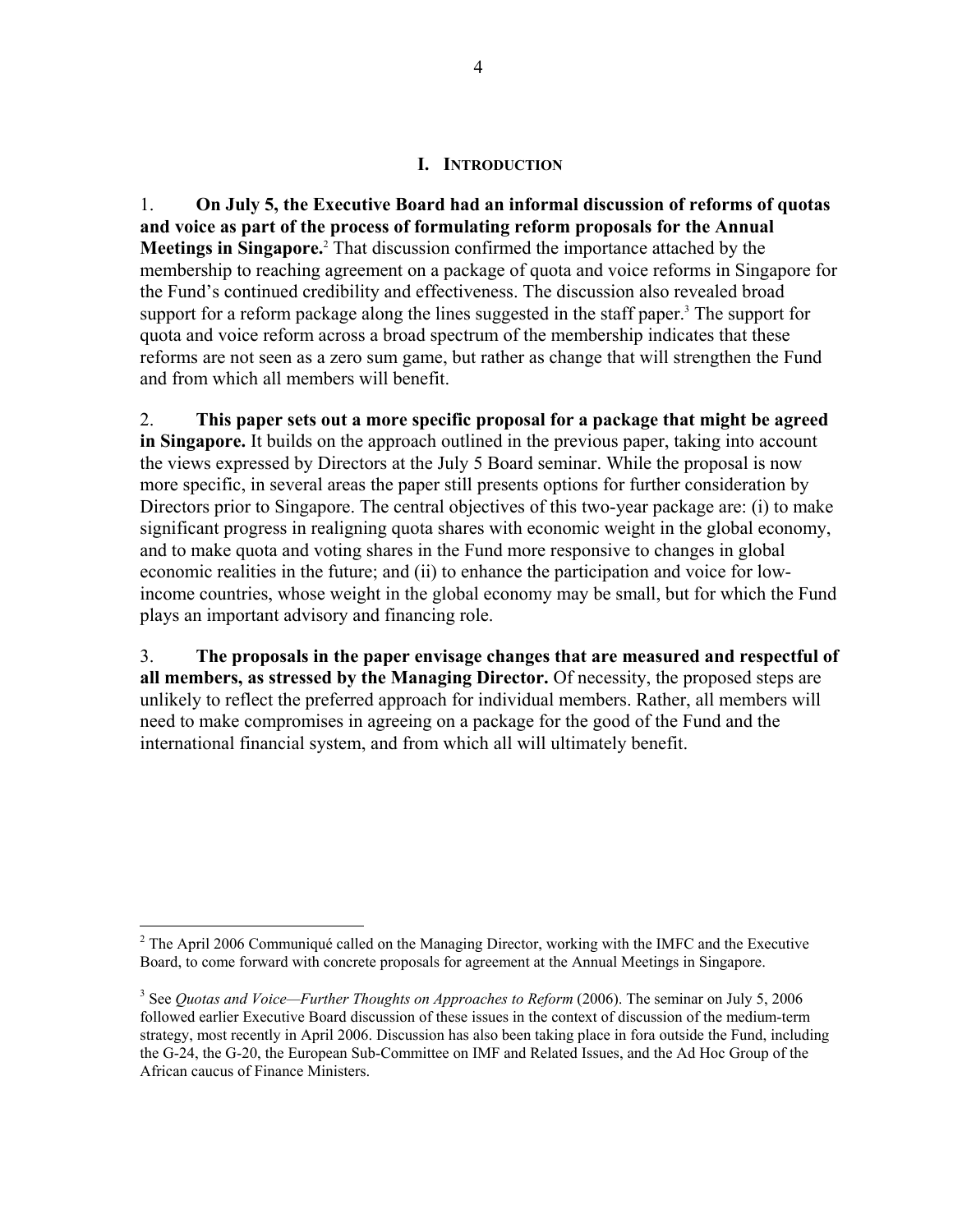### **II. REALIGNING QUOTAS**

4. A series of measures for realigning quotas with economic weight is envisaged as part of the package.

### **A. Initial Ad Hoc Increases**

5. **The first step in the process of realignment would be ad hoc increases for a small group of underrepresented countries.** This step should be viewed as a downpayment on the reform program designed to address partially the most clear-cut cases of underrepresentation, and to demonstrate concrete progress on reform in Singapore.

### **(i) Country coverage**

1

6. **It is proposed that the coverage of the initial ad hoc increases be limited to four countries (China, Korea, Mexico, and Turkey)**. These are the only countries that are both substantially underrepresented on the basis of the existing quota formulas, and are also underrepresented based on all four variables (GDP, openness, variability, and reserves) broadly considered by the Board as appropriate for inclusion in a new quota formula (Table 1). These four are also the only countries that are underrepresented based on each of the five variables used in the existing quota formulas. This approach would ensure that countries included in the first stage meet a robust standard of underrepresentation, while not prejudging the outcome of the discussions in the second round on a new quota formula.4

### **(ii) Size and Allocation of Initial Ad Hoc Increases**

7. **The aggregate size of the initial ad hoc increases should be modest,** given the limited country coverage, and the need to preserve incentives for more fundamental reform. At the same time, it is important that the individual increases be large enough to allow for a meaningful reduction in underrepresentedness for the eligible members, while avoiding the risk of creating new anomalies pending agreement on a new quota formula. Tables 2 and 3 illustrate three possible scenarios based on overall ad hoc increases of 1.5, 2.0, and 2.5 percent of total quotas, respectively; the group feels that aggregate increases somewhere in this range would strike a reasonable balance between these various considerations. It should also be noted that even the largest of the three scenarios implies only a modest quota share reduction for members not receiving an ad hoc increase. This is appropriate given that the excluded countries will include members that turn out to be significantly underrepresented once a new quota formula is agreed.

<sup>4</sup> As explained in the revision to *Quotas––Updated Calculations* (2006), which is being issued concurrently, the data base on updated quota calculations has been revised. The eligibility list for initial ad hoc quota increases under the criteria proposed here is not affected by this change (all four countries are underrrepresented by at least 50 percent using the existing formulas and are also underrepresented based on the four individual quota variables).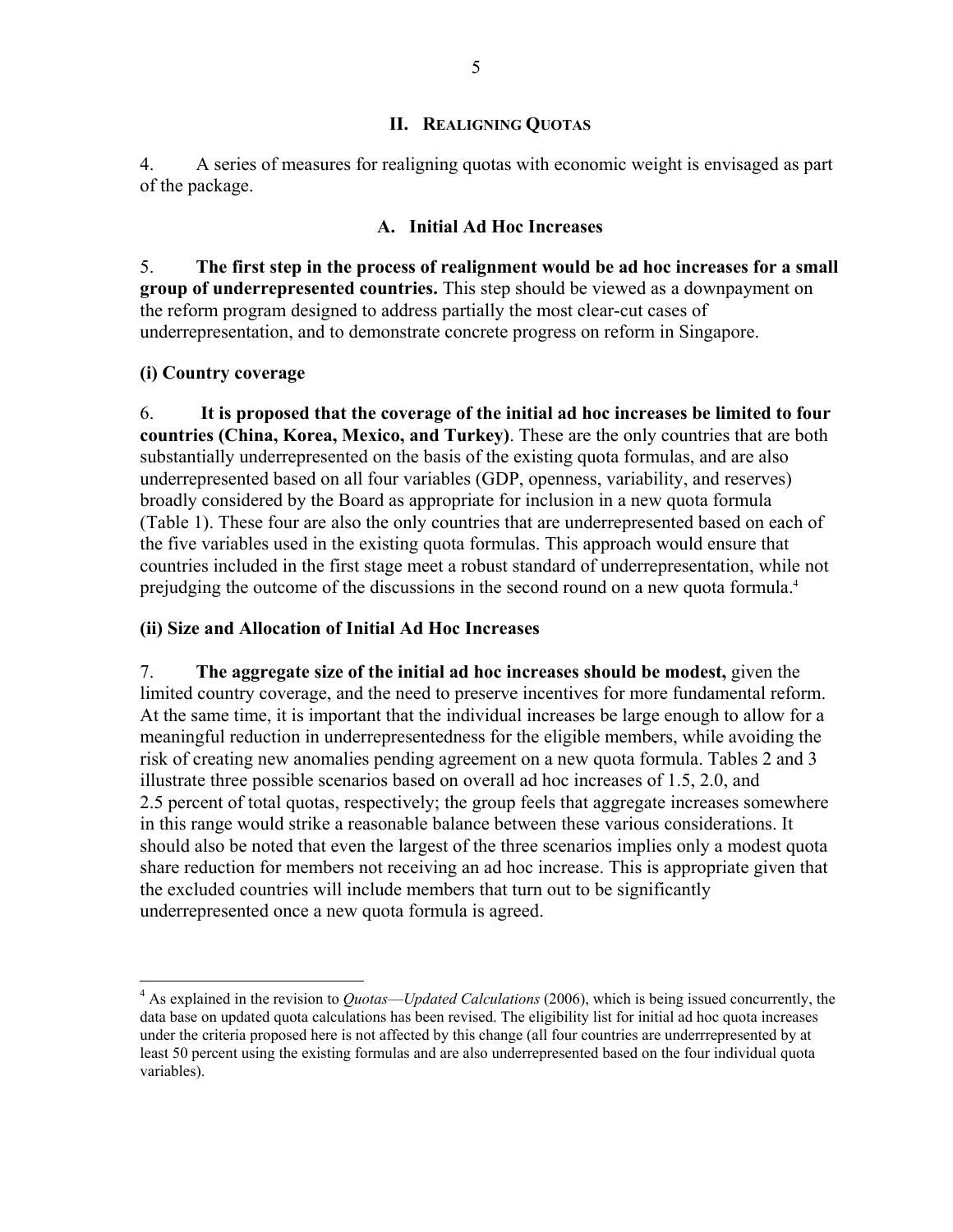8. **The method of allocating increases across the eligible members should be simple and transparent.** It would seem appropriate to link the distribution to the degree of underrepresentation among the eligible members. A possible approach along these lines is to base the distribution on achieving a uniform proportional reduction in the gap between calculated and actual quota shares, using the existing quota formulas (Table 2). This would imply larger percentage quota increases for those members who are relatively more underrepresented. For example, with an overall amount available of 1.5 percent, it would be possible to achieve a significant reduction in underrepresentedness for the above four members, amounting to about 28 percent of the current difference between their calculated and actual quota shares. This would also provide meaningful quota increases for all four members, ranging from 18 percent for Mexico to 67 percent for Korea. A larger overall increase of 2 percent would allow a 37 percent reduction in underrepresentedness for these members, with increases ranging from almost 25 percent for Mexico to almost 90 percent for Korea; while a 2.5 percent increase would reduce the degree of underrepresentedness for these members by close to one half.

9. **The potential impact of these scenarios in terms of underrepresentation vis-à-vis the four individual quota variables is illustrated in Table 4.** Under all of the scenarios, the four eligible members remain underrepresented based on GDP and the other individual variables (except variability in the case of China). Thus, quota increases in this range would seem robust against the risk of creating new anomalies for the future.

### **B. New Quota Formula**

10. **Agreement on a new quota formula is seen as a key element of the second stage, providing the basis for a further rebalancing of quotas as part of the overall reform package.** There is broad agreement that a new formula should be simpler and more transparent than the existing formulas. The new formula would also need to capture appropriately weight in the global economy. While it is important not to prejudge the outcome of the discussions on a new formula at this point, there would seem to be quite wide support for including a significantly higher weight for GDP in a new formula. At the same time, other variables will also likely continue to play a significant role. Given the complexity of the issues involved, it will be important to start discussion on a new quota formula soon, and a decision to carry out the necessary work within two years should be taken in Singapore.

### **C. Second Round of Ad Hoc Increases**

11. **As soon as a new quota formula has been agreed, a second round of ad hoc quota increases based on the new formula could achieve a significant further rebalancing of quota shares in the near term.** This further rebalancing as part of the two-year program would be important for strengthening the Fund's credibility, and is seen as a key part of the reform package. A broader range of countries could be included in this second round, since coverage should be easier to agree once a new quota formula is in place. In order to achieve a meaningful further rebalancing for this wider group, a significantly larger total amount would need to be provided for ad hoc increases in the second round. As discussed below,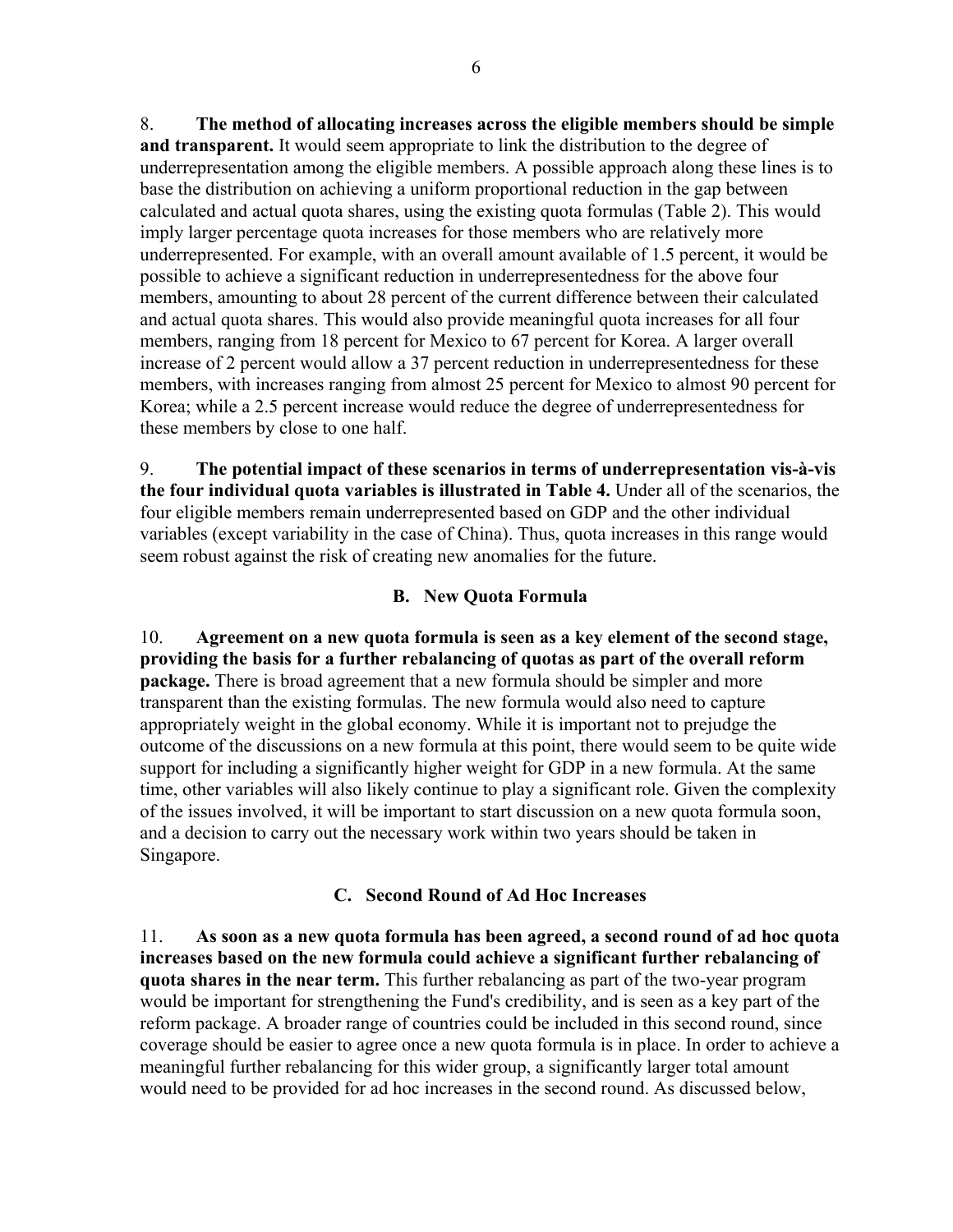however, this issue is linked with the size of the increase in basic votes that may be agreed, as the latter would play an important role in preserving the voting share of smaller lowincome countries that do not benefit from the ad hoc increases. Given these inter-linkages, the aggregate size of the second round ad hoc increases as well as their country composition (which will of course depend on the new quota formula) would only be decided as part of the second stage. The Managing Director has indicated that he intends to ask large advanced economies that already have sizable voting power in the Fund and that prove to be eligible for ad hoc increases in the second round to forgo, or at least limit, the increases that they request. This would augment the quota increases available for other underrepresented members.

## **D. Achieving Further Quota Rebalancing**

12. **Looking beyond the second round of ad hoc increases, it will be important to ensure that quota shares continue to evolve in line with changes in members' global economic weight.** Past general quota increases have been distributed mainly in proportion to existing quota shares, with a smaller amount allocated to achieve changes in quota share, for example in the direction implied by members' relative economic weight as reflected in their calculated quota shares (an exception was the Eighth Review, where the selective element was 60 percent of the total increase). As a result, changes in the distribution of quotas have not kept pace with global economic developments.

13. **It is proposed that the Board of Governors adopt a resolution confirming that, in the context of future general reviews of quotas, the Fund will seek to further realign quotas with economic weight,** while continuing to ensure that the maintenance of the Fund's liquidity (the traditional objective of general reviews of quotas) will not be compromised. Such a resolution would serve to send a strong signal of intent on the part of the membership. Consideration could subsequently be given as part of the reform program to amending the Articles so as to clearly specify this objective in the Articles themselves.

## **III. VOICE AND PARTICIPATION FOR LOW-INCOME COUNTRIES**

14. **Ensuring adequate voice for low-income countries will need to be a central element of the package, as emphasized at the outset.** A key mechanism for achieving this goal is through an increase in basic votes. In addition, steps can be considered to strengthen the capacity of the two African chairs, which face particular challenges given their large constituencies and the intensive nature of the relationship of many of their countries with the Fund.

### **A. Basic Votes**

15. **An increase in basic votes, which reflect the principle of equality of states, is the appropriate mechanism to give the smallest members of the Fund a greater voice in the**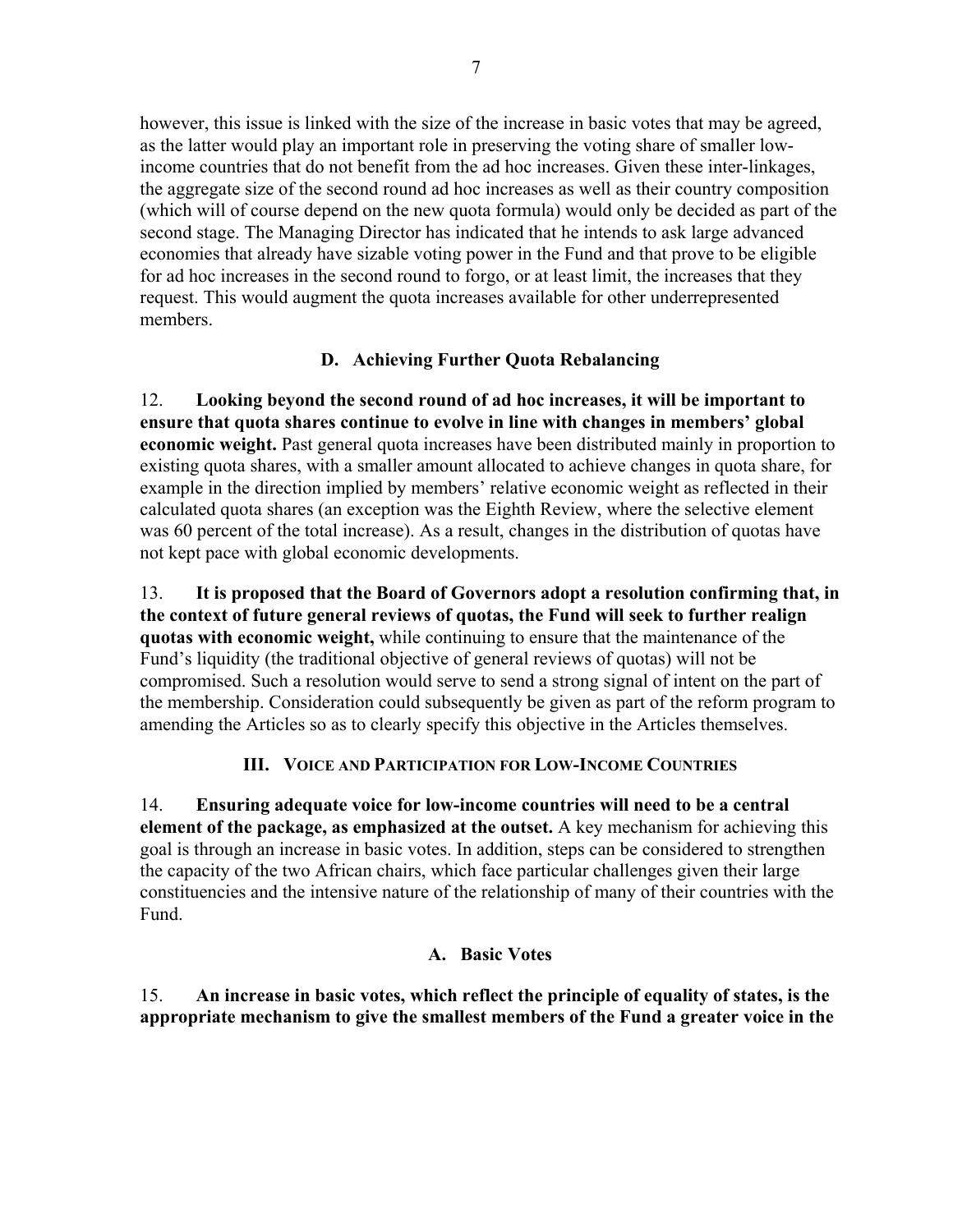**Fund's deliberations.**<sup>5</sup> This would require an amendment to the Articles of Agreement. While the precise size of the increase in basic votes could probably only be determined concurrently with the second round of ad hoc increases to ensure that voting shares of lowincome members are not eroded, the agreement on the principle of an increase in basic votes can be taken in Singapore. It is envisaged that the increase would involve at least a doubling of basic votes.

16. **A doubling of basic votes would allow total ad hoc increases (first and second round) of more than 8 ½ percent of current quotas without eroding the voting shares of low-income countries.** The general relationship between the increase in basic votes and size of ad hoc increases that does not erode low-income country voting shares is shown in Chart 1, with higher increases in basic votes allowing larger total ad hoc increases while preserving low-income country voting share.

17. **It is also proposed that an amendment on basic votes include a mechanism for safeguarding the proportion of basic votes in total voting power to prevent future erosion of the voting share of low-income members.** Including a mechanism to maintain a desired ratio between basic votes to total voting power as quotas increase would also avoid the need for further amendments of the Articles each time quotas are increased. An example of such a mechanism is the voting allocation of the Asian Development Bank, which since its formation in 1966, has maintained a constant ratio of basic votes to overall votes.<sup>6</sup>

 $\overline{a}$ <sup>5</sup> Voting power in the Fund is based on two components: quotas and basic votes, the amount of the latter being specified in the Articles of Agreement themselves (250 basic votes for each member). The two components serve different objectives. With respect to quotas, since they determine both the amount of the financial contribution to be made to the Fund and the member's access to (and, therefore, need for) Fund financing, the economic weight of the member has been of central relevance. In contrast, basic votes are designed to give effect to the principle of equality of states. Since the inception of the Fund, the proportion of basic votes to overall votes has declined progressively from 11 percent to just over 2 percent, eroding the voice of the smallest members of the Fund, many of which are low-income members, and altering the original balance between the voting power derived from quotas, which reflects economic and financial factors, and basic votes, which reflect the principle of equality of states.

<sup>&</sup>lt;sup>6</sup> Article 33 of the Agreement Establishing the Asian Development Bank (the "Agreement") states "[t]he total voting power of each member shall consist of the sum of its basic votes and proportional votes" and "[t]he basic votes of each member shall consist of such number of votes as results from the equal distribution among all the members of twenty (20) per cent of the aggregate sum of the basic votes and proportional votes of all the members." The number of proportional votes of each member is equal to the number of shares of the capital stock of the Asian Development Bank held by that member. As a result of this provision, the proportion of basic votes to the aggregate of all votes (which is specified at 20 percent) is maintained by operation of Article 33, without the need for additional action by the ADB's Board of Governors. Specifically, the allocation of basic votes in the ADB is automatically modified so as to maintain the specified ratio whenever there is a change in the aggregate capital stock of the ADB arising from (a) general reviews which take place no less than every five years (such a review may result in a "general capital increase"); (b) a request by a member for an increase in its subscription (i.e., a "special capital increase"); or (c) the admission or withdrawal of a member (Articles 3, 5, and 41 of the Agreement). The formula effectively is a partial anti-dilution mechanism that strikes a balance between the principles of proportionality, whereby votes are allocated in relation to the subscribed capital, and the desirability of providing some measure of equality in voting among all members, irrespective of their size or economic weight.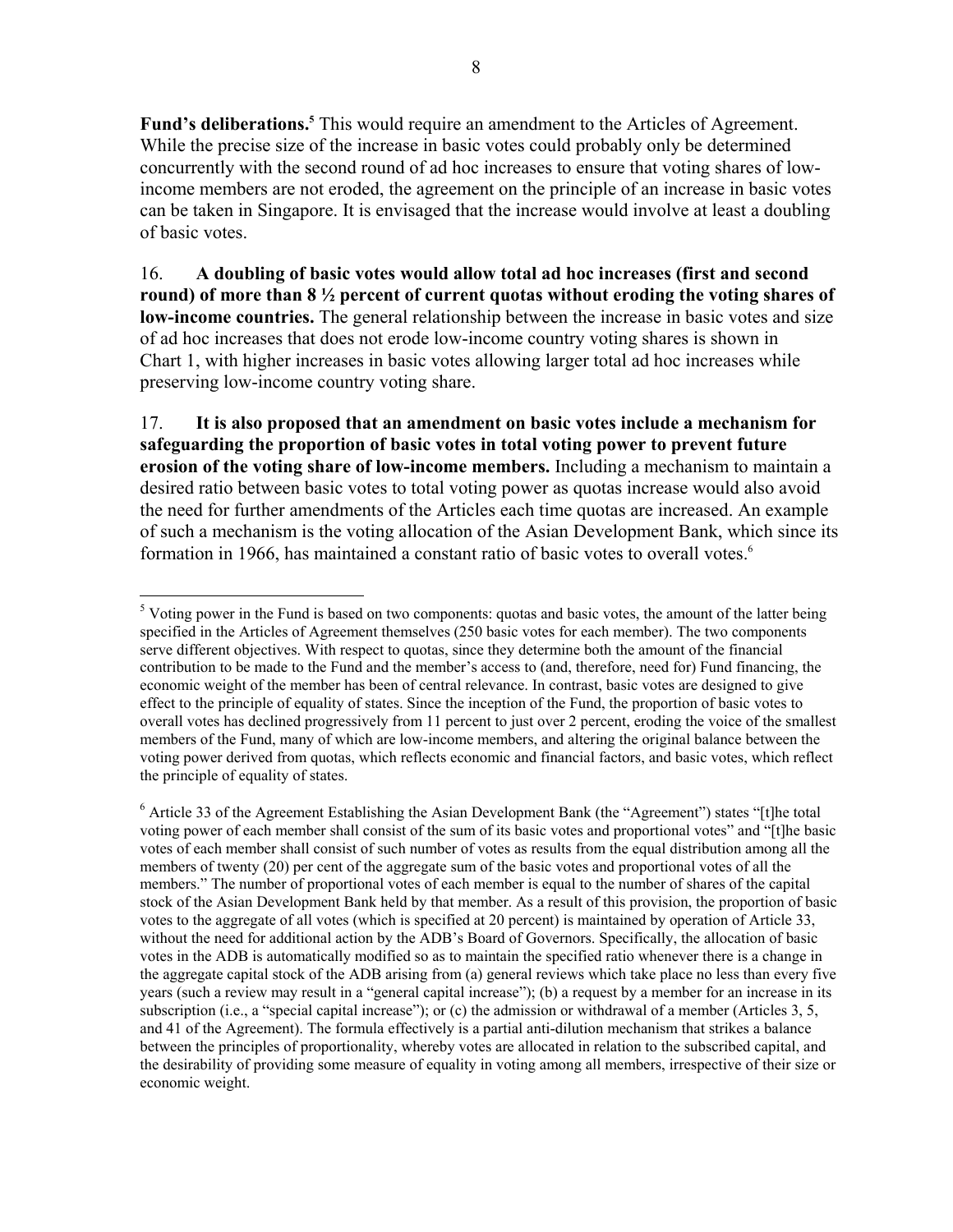### **B. Additional Resources for African Chairs**

18. **The offices of the two African Executive Directors face special challenges.** This reflects both the large size of their constituencies and the heavy workload that flows from the important advisory and financing role that the Fund is playing in many of their member countries. While, as noted below, support does not exist for changes to the size and composition of the Board at present, further steps to strengthen the capacity of African offices could be taken and are warranted.<sup>7</sup>

19. **An immediate step could involve an increase in the staffing entitlement for Senior Advisors appointed by the two African Executive Directors.** Such a decision could be taken expeditiously, following the Singapore Annual Meetings, based on a specific proposal by the Board's Committee on Administrative Matters. This could significantly enhance the capacity of the two African chairs at senior levels.

20. **A further possibility would be to increase the number of Alternate Executive Directors as part of the two-year package of reforms.** Pursuing this option would necessitate amendments to Article XII, Sections 3 (e) and 3 (f) (see Annex). Such an amendment could provide that Executive Directors elected by more than a certain threshold of members would have the right to appoint more than one Alternate in order to facilitate the work of their offices. (The amendment would give the Board of Governors the authority to determine this threshold and other modalities, in light of changing circumstances.) This could further enhance the capacity of African offices, and would signal the importance the membership attaches to low-income members' effective participation in the governance of the Fund.

### **C. Dialogue Between Management and African Ministers**

21. **Management intends to further intensify its dialogue with African Ministers.** As noted in *Quotas and Voice—Further Thoughts on Approaches to Reform* (2006), management has been intensifying contacts with leaders in Africa in different fora as a means for consulting them on issues confronting the Fund. This dialogue has taken place through meetings between management and African governors at the Annual and Spring Meetings, as well as through frequent visits to Africa. Building on these contacts, management is discussing with African Governors the establishment of an African Consultative Group. This group, which would comprise Fund management, Executive Directors representing Africa, and African Governors, would provide a formal channel through which issues of concern to Africa could be raised and recommendations made to management.

<u>.</u>

 $<sup>7</sup>$  In April 2003, their staffing entitlement was increased from four to five Senior Advisors and providing for two</sup> additional advisor positions.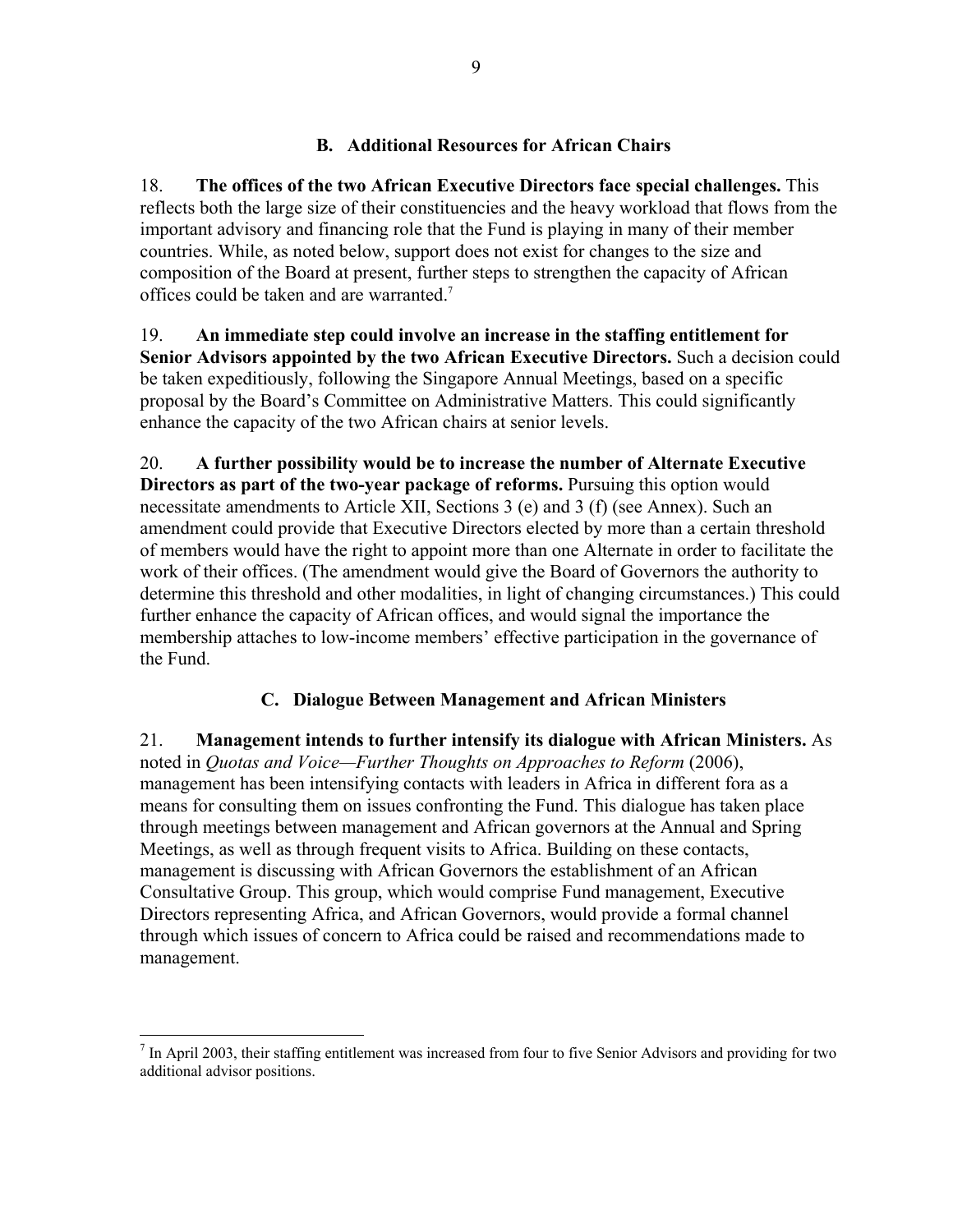#### **IV. OTHER ISSUES**

#### **A. Size and Composition of the Board**

22. **While the size and composition of the Executive Board are important elements of the Fund's governance structure, it is not suggested that proposals in this area be put forward in Singapore.** As noted in *Quotas and Voice—Further Thoughts on Approaches to Reform* (2006), this issue is closely linked with the evolution of voting shares, and it would therefore be premature to make proposals ahead of progress in realigning quotas and increasing basic votes. The question of the size and composition of the Board will therefore need to be on a slower track than the other elements of the two-year program of action. In this connection, it should be noted that this issue is raised automatically every two years with the regular election of Executive Directors.

### **B. Selection of the Managing Director**

23. **There is considerable agreement on the importance of ensuring that procedures for the selection of the Managing Director are open and transparent,** as called for in the Managing Director's April 2006 report on implementing the medium-term strategy. The Boards of the Fund and the World Bank discussed in parallel selection procedures for the Managing Director and the President in 2000–2001.<sup>8</sup> It is proposed that the Executive Board

 $\overline{a}$ 

 $8$  Article XII, Section 4(a) of the Fund's Articles of Agreement provides in part that "[the] Executive Board shall select the Managing Director who shall not be a Governor or Executive Director." While the selection can be made by a majority of the votes cast, the selection of the Managing Director has been made by consensus, after broad informal consultations among the Fund's Governors, officials of member countries and Executive Directors. Following the Managing Director's selection in 2000, the Executive Board established a Working Group to review the Fund's experience with the process. A similar Working Group was established by the World Bank's Executive Board to review the selection of the World Bank President. A draft joint report issued by these Working Groups recommended certain principles and procedures for the search and selection processes. When the Executive Board considered this report in April 2001, the Chair stated that "Executive Directors shared the importance of the objective of a more transparent process and endorsed the Report as guidance for future selection." The Chair's summing-up also specified that the "endorsement does not constitute a formal decision of the Executive Board adopting the specific recommendations in the Report." The IMFC took note of the Working Groups' report in its April 2001 communiqué. With respect to the election that took place in 2004, there was an initial nomination of three candidates. The Dean of the Executive Board, after seeking support from other Executive Directors, sought to ascertain the willingness of the nominees to be candidates and to circulate, for information of Executive Directors, relevant background information provided by candidates. Thereafter, two more candidates were nominated; one by a member country's authorities and the other by an alternate Executive Director on behalf of a group of member countries. The Dean circulated to Executive Directors background information on these two nominees and confirmations of their willingness to be considered for the post. Prior to an informal Executive Board meeting to discuss the selection of the new Managing Director on April 27, 2004, three of the five nominees withdrew their names from further consideration. Following the informal Executive Board meeting, the Board invited the remaining two candidates to meet with Executive Directors. Thereafter, the current Managing Director was selected on May 4, 2004 in a two-stage process. In the first stage, an informal confidential straw poll of Executive Directors produced a majority in favor of the current Managing Director. The Executive Board then proceeded to formally select the current Managing Director by consensus.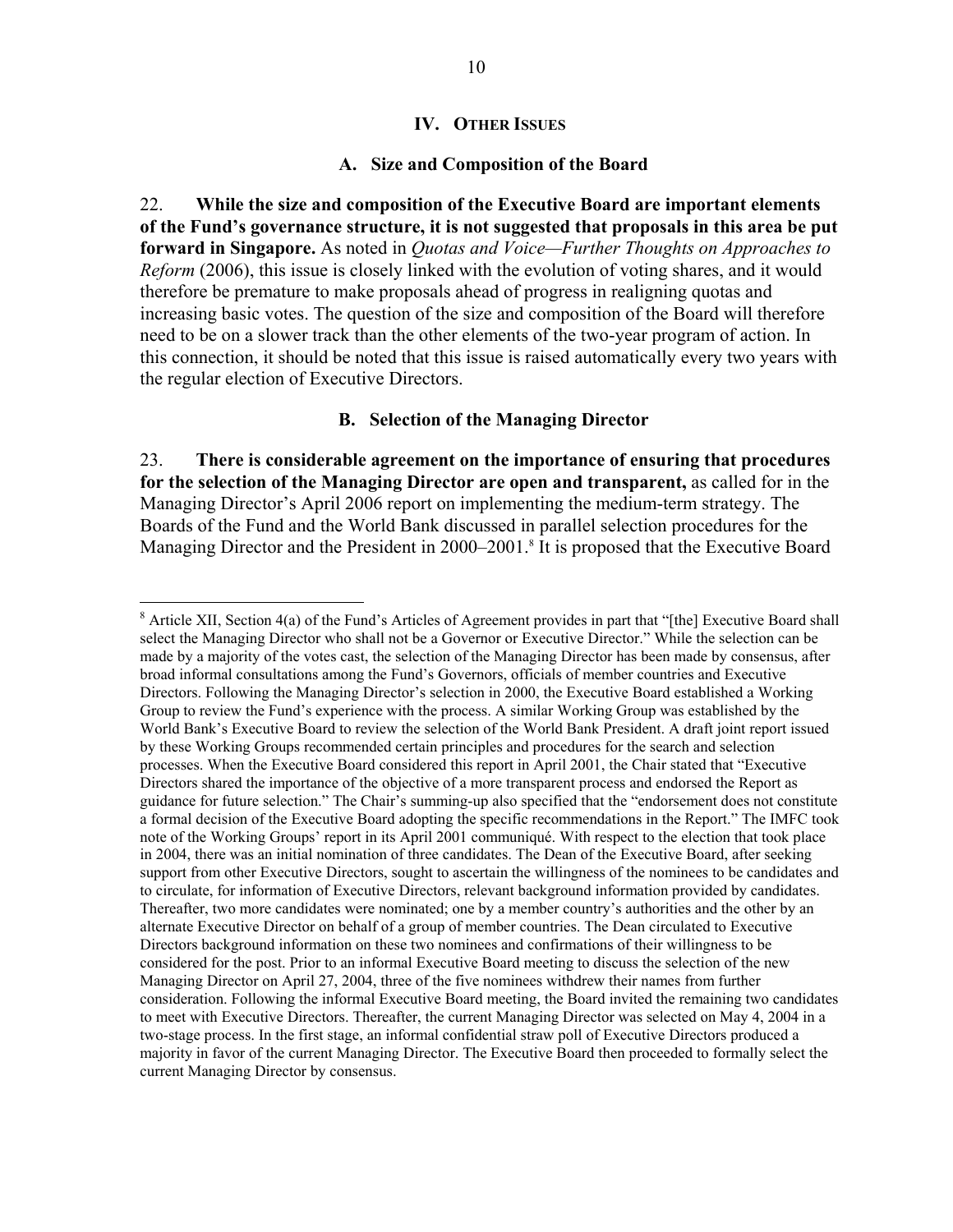consider whether further steps are needed to ensure a fully transparent process for the selection of the Managing Director, as part of the two-year program of governance reforms.

### **V. TIMETABLE AND NEXT STEPS**

24. **It is proposed that the package of reforms be viewed as a two-year program to be completed by the Annual Meetings in 2008.** A relatively short timetable is needed for the program to represent a credible commitment to reform and to allow broad participation in the benefits of the envisaged reforms in the near term. At the same time, the issues involved are complex and sufficient time needs to be allowed for agreement to be reached. A two-year period is ambitious but still feasible, and may represent a reasonable compromise between these two conflicting requirements.

25. **The objective for the Singapore Annual Meetings,** the start of this two-year program, would be to reach final agreement on the composition and size of the first round ad hoc quota increases, and to agree on those additional elements of the reform package to be taken up over the subsequent two years. **To that end, it is envisaged that the Board of Governors would adopt a resolution that would include the following elements:** 

## *A. Regarding Quota Increases*

- (i) Increases in the quotas of the agreed-upon group of members by a specified amount. The increase in the quotas of these members would become effective once the members in question have consented to their proposed increase and made the necessary payments in accordance with Fund policy.
- (ii) A request that, by the Spring Meetings of 2008, the Executive Board completes its work on the revision of the formulas that provide an important basis for the assessment of the adequacy of members' quotas in the Fund.
- (iii) A confirmation that, following the Executive Board's completion of its work regarding the revision of the quota formulas, the Board of Governors would give favorable consideration to requests made by members for an adjustment in their quotas, with a view to achieving improved alignment of their quotas with their economic weight in the world economy, taking into account the recommendations of the Executive Board.
- (iv) A confirmation that, in the context of the Fourteenth General Review of Quotas and all General Reviews thereafter, the Board of Governors would consider increases in members' quotas with a view to achieving greater alignment of their quotas relative to their economic weight while also taking into consideration the need to ensure that the Fund has adequate liquidity to achieve its purposes.

*B. Regarding Basic Votes,* a request that the Executive Board, by the Annual Meetings in 2008, propose to the Board of Governors an amendment of the Fund's Articles of Agreement that would: (a) provide for at least a doubling of the basic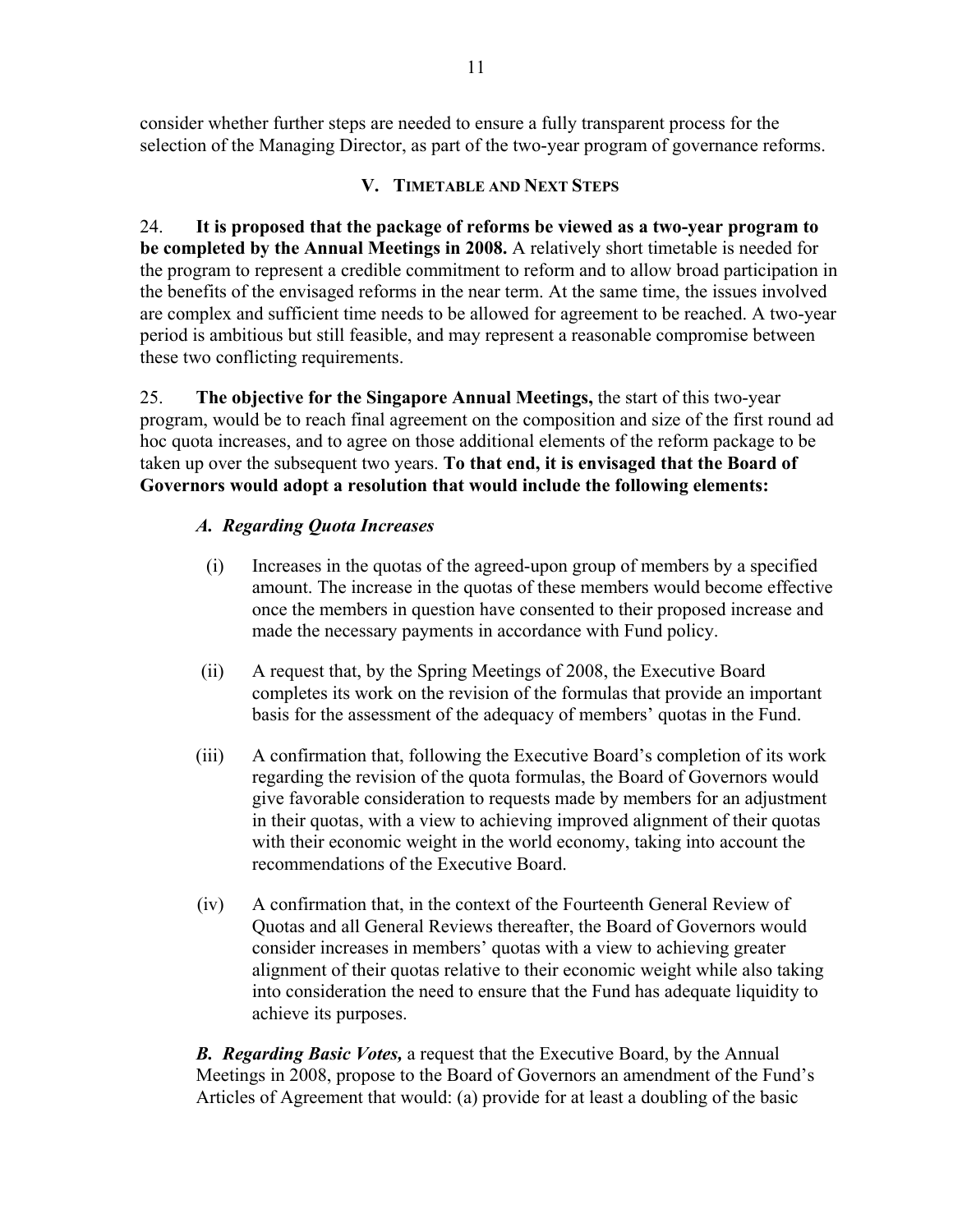votes of members; and (b) ensure that the ratio of basic votes to total voting power remains constant following the increase under (a) above.

## *C. With respect to additional resources for Executive Directors elected by African Members:*

- (i) A request that the Executive Board act expeditiously to increase the resources available to assist those Executive Directors that are elected by a large number of members and whose workload is particularly heavy given the technical and financial assistance provided by the Fund to these members.
- (ii) A request that the Executive Board, after having taken the steps identified in (i) above, give consideration to the merits of an amendment of the Articles that enables each elected Executive Director to appoint more than one Alternate Executive Director in circumstances where the Executive Director concerned is elected by a large number of members.

26. **With respect to the selection of the Managing Director**, since the Managing Director is elected by––and acts under the direction of––the Executive Board, it is the Executive Board that will establish the agenda of reform in this area. It is proposed that the Executive Board consider how to respond further to calls for a transparent process for the selection of the Managing Director by the Annual Meetings of 2008.

# **VI. SUGGESTED ISSUES FOR DISCUSSION**

1. Do Directors agree with the main elements of the package, as summarized in paragraphs 24 and 25, and the two year timetable proposed?

2. Do Directors agree that the first round of ad hoc quota increases should be limited to only four countries (China, Korea, Mexico, and Turkey)?

3. What total size of first round ad hoc increases do Directors consider appropriate? Do Directors agree that this increase should be allocated to individual countries on the basis of achieving a uniform proportional reduction in the difference between calculated and actual quota shares using the existing quota formulas?

4. Do Directors agree that a significant second round of ad hoc quota increases based on a new quota formula as part of the two-year package would be important for strengthening the credibility of the Fund?

5. Do Directors agree that, while the precise size of the increase in basic votes would only be decided after Singapore as part of the second stage, the objective should be to at least double them?

6. Do Directors agree that an objective should be to at least preserve the voting share of low-income countries, including by an amendment to the Articles to preserve the new level of basic votes as a share of total voting power?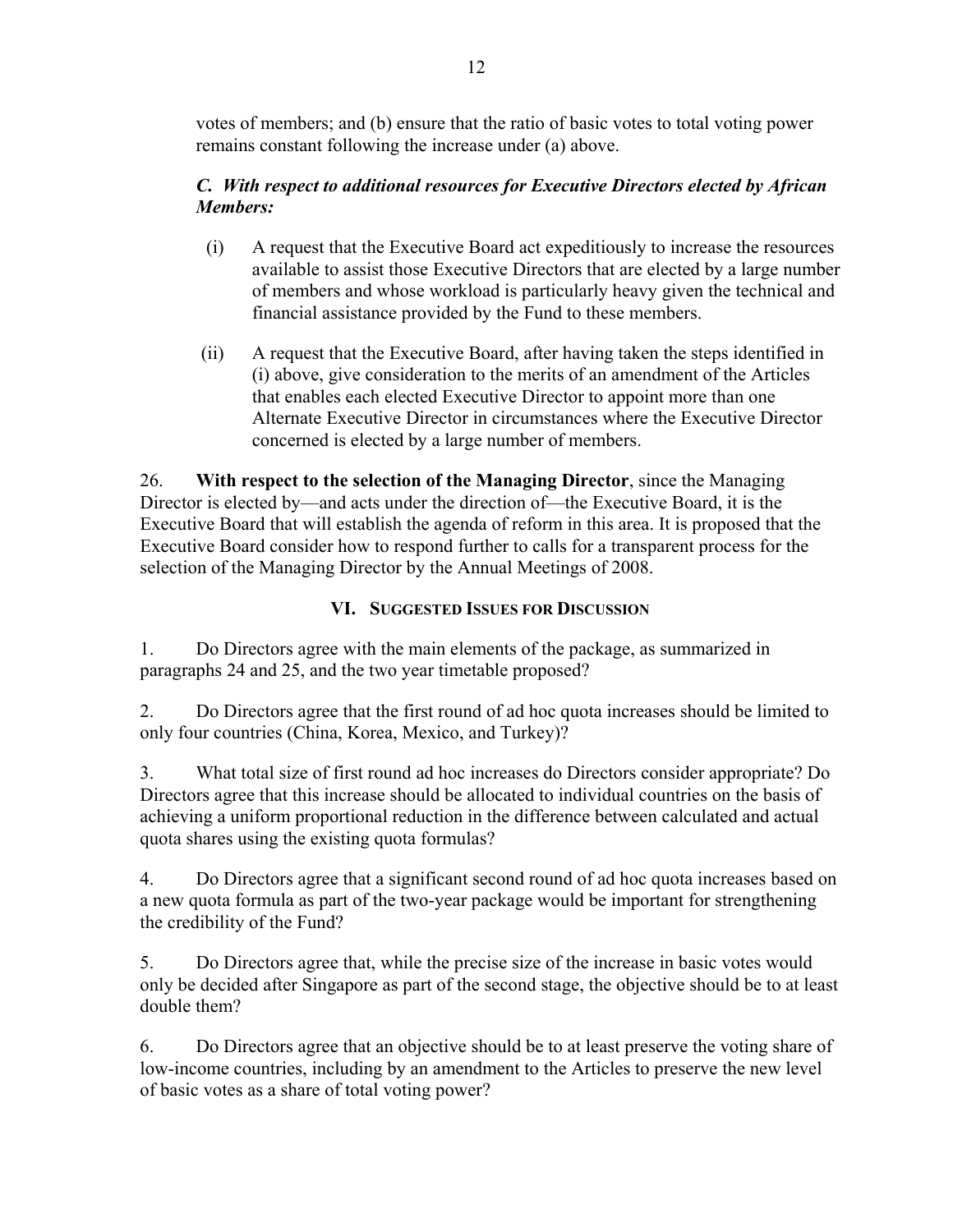7. Do Directors agree with proposals for strengthening the capacity of the offices of African Executive Directors?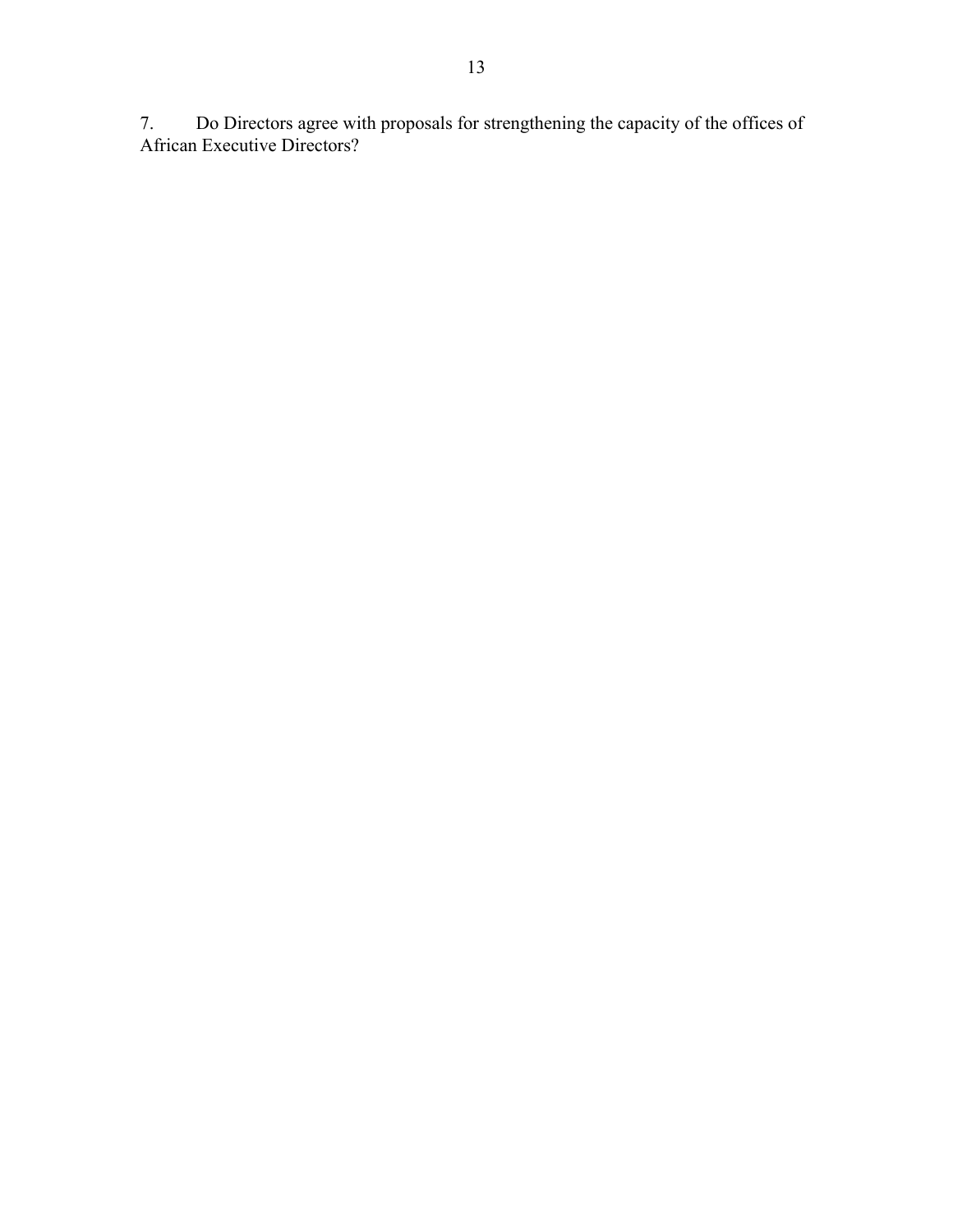| Calculated and                               |                           |                   |                     | Ratio of Calculated Share to Actual Quota Share on the Basis Shown |                  |
|----------------------------------------------|---------------------------|-------------------|---------------------|--------------------------------------------------------------------|------------------|
| <b>Actual Quota</b><br>Share<br>(in percent) | Existing Five<br>Formulas | 2002-04<br>GDP 2/ | Openness<br>2000-04 | Variability 2/3/<br>1992-2004                                      | Reserves<br>2004 |
| 5.197                                        | 1.744                     | 1.525             | 1.697               | 1.016                                                              | 5.196            |
| 1.744<br>2.508                               | 3.282                     | 2.191             | 3.046               | 3.268                                                              | 7.034            |
| 0.718<br>1.928                               | 1.594                     | 1.487             | 1.713               | 1.759                                                              | 1.597            |
| 0.290<br>0.741                               | 1.642                     | 1.460             | 1.603               | 3.717                                                              | 2.389            |
|                                              |                           |                   |                     |                                                                    |                  |
| 2.217                                        |                           |                   |                     |                                                                    |                  |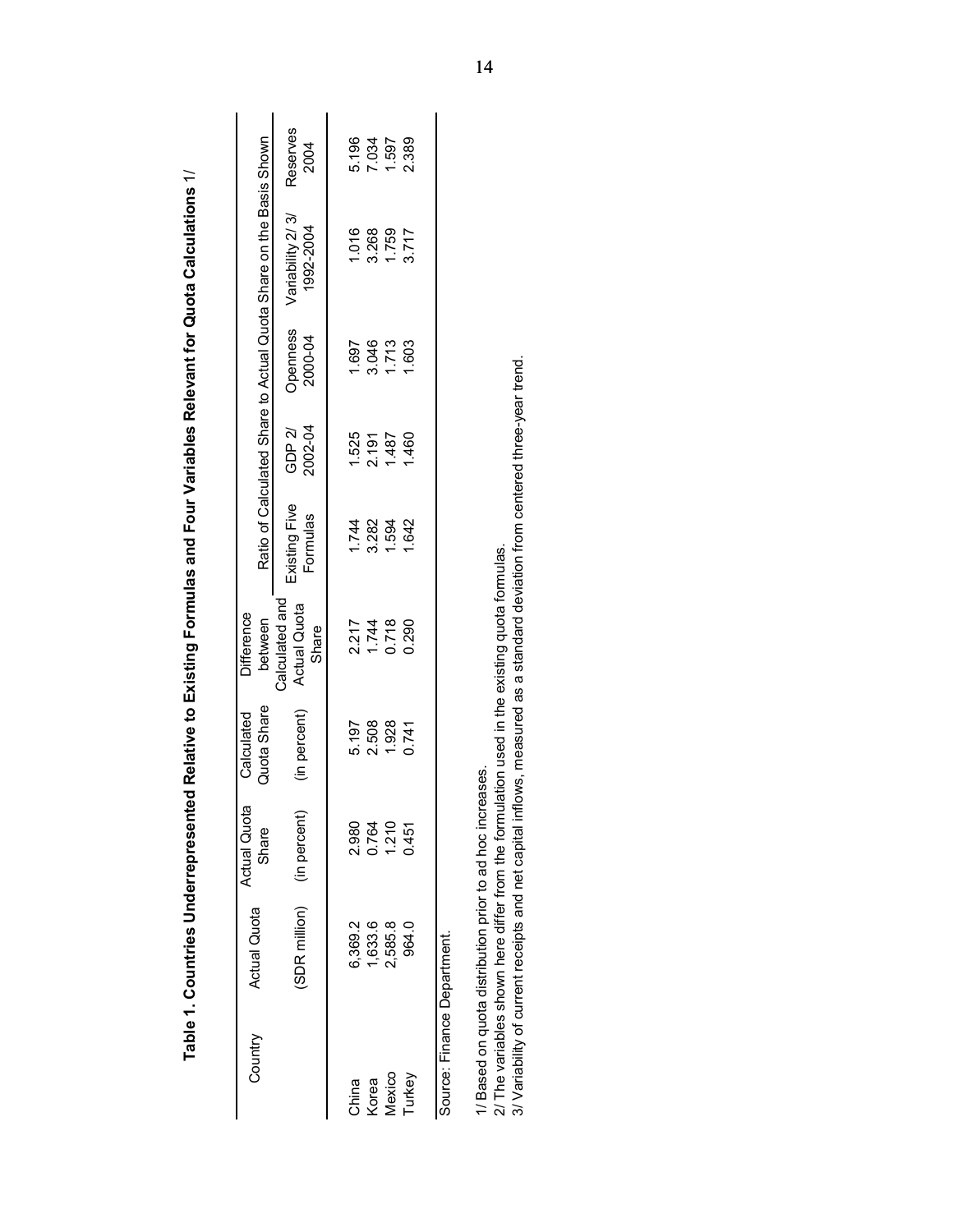|                             |                                         | Table 2. Allocation of Ad Hoc Increases For Uniform Reduction of Out-of-Lineness |                     |                           |                   |                             |                                         |                                                     |
|-----------------------------|-----------------------------------------|----------------------------------------------------------------------------------|---------------------|---------------------------|-------------------|-----------------------------|-----------------------------------------|-----------------------------------------------------|
|                             | $\widehat{\in}$                         | $\widehat{c}$                                                                    | ල                   | $\widehat{f}$             | <u>ම</u>          | ම                           | $\widehat{C}$                           | $\circledast$                                       |
| Country                     | Calculated and<br>Difference<br>between | Actual Quota                                                                     | New Actual<br>Quota | Quota Share<br>New Actual | Increase<br>Quota | Share of Total<br>Increase  | Calculated and<br>Difference<br>between | Factor $[(1)-(7)]/$ (1)<br><b>Uniform Reduction</b> |
|                             | Actual Quota<br>Share                   | $\widehat{\Xi}$<br>(SDR <sub>mill</sub>                                          | (SDR million)       | (in percent)              | (in percent)      | (in percent)                | Quota Share<br>New Actual               | (in percent)                                        |
|                             |                                         |                                                                                  |                     |                           |                   | 1.5% Overall Quota Increase |                                         |                                                     |
| China                       | 2.217                                   | 6,369.2                                                                          | 7,817.6             | 3.604                     | 22.7              | 45.2                        | 1.593                                   | 28.1                                                |
| Korea                       | 1.744<br>0.718                          | 1,633.6<br>2,585.8                                                               | 2,722.5             | 1.255                     | 66.7              | 34.0                        | 1.253                                   | 28.1                                                |
| Mexico<br>Turkey            | 0.290                                   | 964.0                                                                            | 3,063.0<br>1,155.3  | 1.412<br>0.533            | 18.5<br>19.8      | 14.9<br>6.0                 | 0.516<br>0.208                          | 28.1<br>28.1                                        |
|                             |                                         |                                                                                  |                     |                           |                   | 2.0% Overall Quota Increase |                                         |                                                     |
|                             |                                         |                                                                                  |                     |                           |                   |                             |                                         |                                                     |
| China                       | 2.217                                   | 6,369.2                                                                          | 8,300.4             | 3.808                     | 30.3              | 45.2                        | 1.389                                   | 37.3                                                |
| Korea                       | 1.744                                   |                                                                                  | 3,085.4             | 1.415                     | 88.9              | 34.0                        | 1.093                                   |                                                     |
| Mexico                      | 0.718                                   | 1,633.6<br>2,585.8                                                               | 3,222.1             | 1.478                     | 24.6              | 14.9                        | 0.450                                   | $373$<br>$373$<br>$373$                             |
| Turkey                      | 0.290                                   | 964.0                                                                            | 1,219.1             | 0.559                     | 26.5              | 6.0                         | 0.182                                   |                                                     |
|                             |                                         |                                                                                  |                     |                           |                   | 2.5% Overall Quota Increase |                                         |                                                     |
| China                       | 2.217                                   | 6,369.2                                                                          | 8,783.2             | 4.009                     | 37.9              |                             | 1.188                                   | 46.4                                                |
| Korea                       |                                         |                                                                                  | 3,448.4             | 1.574                     | 111.1             | 45.0<br>34.0                | 0.934                                   | 46.4                                                |
| Mexico                      | 1.744<br>0.718                          | 1,633.6<br>2,585.8                                                               | 3,381.1             | 1.543                     | 30.8              | 14.9                        | 0.385                                   | 46.4                                                |
| Turkey                      | 0.290                                   | 964.0                                                                            | 1,282.8             | 0.586                     | 33.1              | $\frac{0}{6}$               | 0.155                                   | 46.4                                                |
| Source: Finance Department. |                                         |                                                                                  |                     |                           |                   |                             |                                         |                                                     |

15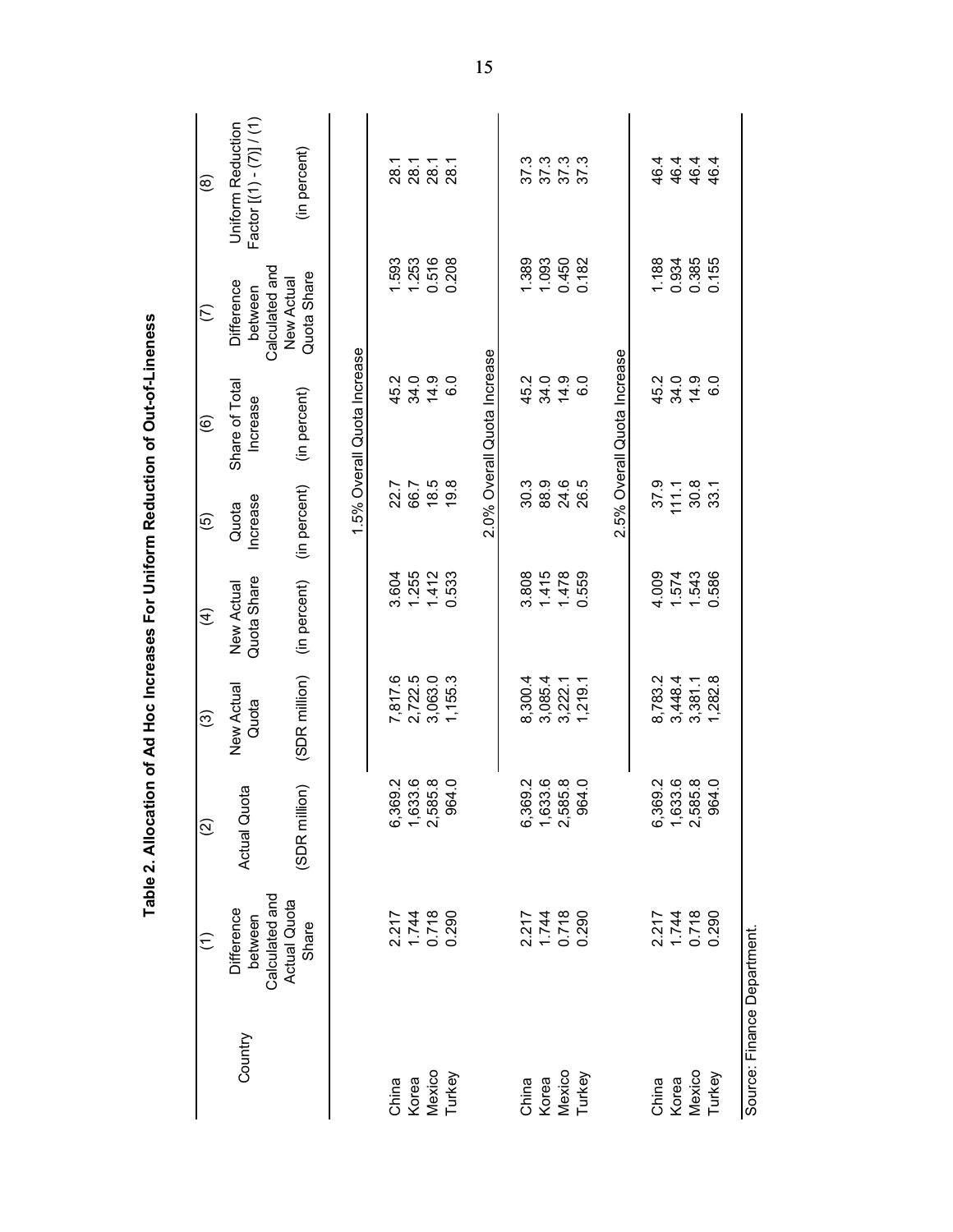#### **Table 3. Quota and Voting Shares by Member**

(in percent)

| Member                                | Actual Quota Voting Share |                | 1.5 percent               |                        | 2.0 percent               |                        | 2.5 percent               |                        |
|---------------------------------------|---------------------------|----------------|---------------------------|------------------------|---------------------------|------------------------|---------------------------|------------------------|
|                                       | Share                     | 1/             | New Actual<br>Quota Share | New Voting<br>Share 1/ | New Actual<br>Quota Share | New Voting<br>Share 1/ | New Actual<br>Quota Share | New Voting<br>Share 1/ |
| <b>United States</b>                  | 17.382                    | 17.027         | 17.125                    | 16.781                 | 17.041                    | 16.701                 | 16.958                    | 16.621                 |
| Japan                                 | 6.229                     | 6.109          | 6.137                     | 6.021                  | 6.107                     | 5.992                  | 6.077                     | 5.963                  |
| Germany                               | 6.087                     | 5.970          | 5.997                     | 5.883                  | 5.967                     | 5.855                  | 5.938                     | 5.827                  |
| France                                | 5.025                     | 4.930          | 4.950                     | 4.859                  | 4.926                     | 4.835                  | 4.902                     | 4.812                  |
| United Kingdom<br>Italy               | 5.025<br>3.301            | 4.930<br>3.243 | 4.950<br>3.253            | 4.859<br>3.196         | 4.926<br>3.237            | 4.835<br>3.181         | 4.902<br>3.221            | 4.812<br>3.166         |
| Saudi Arabia                          | 3.269                     | 3.211          | 3.220                     | 3.165                  | 3.204                     | 3.149                  | 3.189                     | 3.134                  |
| China                                 | 2.980                     | 2.929          | 3.604                     | 3.540                  | 3.808                     | 3.740                  | 4.009                     | 3.938                  |
| Canada                                | 2.980                     | 2.929          | 2.936                     | 2.886                  | 2.922                     | 2.873                  | 2.907                     | 2.859                  |
| Russia                                | 2.782                     | 2.735          | 2.741                     | 2.695                  | 2.727                     | 2.682                  | 2.714                     | 2.669                  |
| Netherlands                           | 2.416                     | 2.376          | 2.380                     | 2.342                  | 2.368                     | 2.330                  | 2.357                     | 2.319                  |
| Belgium<br>India                      | 2.155<br>1.946            | 2.121<br>1.916 | 2.123<br>1.917            | 2.090<br>1.888         | 2.113<br>1.907            | 2.080<br>1.879         | 2.102<br>1.898            | 2.070<br>1.870         |
| Switzerland                           | 1.618                     | 1.596          | 1.594                     | 1.573                  | 1.587                     | 1.565                  | 1.579                     | 1.557                  |
| Australia                             | 1.514                     | 1.494          | 1.492                     | 1.472                  | 1.485                     | 1.465                  | 1.477                     | 1.458                  |
| Spain                                 | 1.427                     | 1.408          | 1.406                     | 1.388                  | 1.399                     | 1.381                  | 1.392                     | 1.374                  |
| Brazil                                | 1.421                     | 1.402          | 1.400                     | 1.382                  | 1.393                     | 1.375                  | 1.386                     | 1.369                  |
| Venezuela                             | 1.244                     | 1.229          | 1.226                     | 1.212                  | 1.220                     | 1.206                  | 1.214                     | 1.200                  |
| Mexico<br>Sweden                      | 1.210<br>1.121            | 1.196<br>1.109 | 1.412<br>1.104            | 1.394<br>1.093         | 1.478<br>1.099            | 1.459<br>1.087         | 1.543<br>1.094            | 1.523<br>1.082         |
| Argentina                             | 0.991                     | 0.981          | 0.976                     | 0.967                  | 0.971                     | 0.962                  | 0.966                     | 0.958                  |
| Indonesia                             | 0.973                     | 0.964          | 0.959                     | 0.950                  | 0.954                     | 0.945                  | 0.949                     | 0.941                  |
| Austria                               | 0.876                     | 0.869          | 0.863                     | 0.856                  | 0.859                     | 0.852                  | 0.855                     | 0.848                  |
| South Africa                          | 0.874                     | 0.867          | 0.861                     | 0.855                  | 0.857                     | 0.851                  | 0.853                     | 0.847                  |
| Nigeria                               | 0.820                     | 0.814          | 0.808                     | 0.803                  | 0.804                     | 0.799                  | 0.800                     | 0.795                  |
| Norway                                | 0.782                     | 0.777          | 0.771                     | 0.766                  | 0.767                     | 0.762                  | 0.763                     | 0.759                  |
| Denmark<br>Korea                      | 0.769<br>0.764            | 0.764          | 0.757<br>1.255            | 0.753<br>1.240         | 0.754<br>1.415            | 0.749                  | 0.750<br>1.574            | 0.746<br>1.553         |
| Iran                                  | 0.701                     | 0.760<br>0.697 | 0.690                     | 0.687                  | 0.687                     | 1.397<br>0.684         | 0.683                     | 0.681                  |
| Malaysia                              | 0.696                     | 0.692          | 0.685                     | 0.682                  | 0.682                     | 0.679                  | 0.679                     | 0.676                  |
| Kuwait                                | 0.646                     | 0.644          | 0.637                     | 0.635                  | 0.634                     | 0.632                  | 0.630                     | 0.629                  |
| Ukraine                               | 0.642                     | 0.640          | 0.632                     | 0.631                  | 0.629                     | 0.628                  | 0.626                     | 0.625                  |
| Poland                                | 0.641                     | 0.639          | 0.631                     | 0.629                  | 0.628                     | 0.626                  | 0.625                     | 0.623                  |
| Finland                               | 0.591                     | 0.590          | 0.583                     | 0.582                  | 0.580                     | 0.579                  | 0.577                     | 0.576                  |
| Algeria<br>Iraq                       | 0.587<br>0.556            | 0.586<br>0.556 | 0.578<br>0.548            | 0.578<br>0.548         | 0.576<br>0.545            | 0.575<br>0.545         | 0.573<br>0.542            | 0.572<br>0.543         |
| Libya                                 | 0.526                     | 0.526          | 0.518                     | 0.519                  | 0.515                     | 0.516                  | 0.513                     | 0.514                  |
| Thailand                              | 0.506                     | 0.507          | 0.499                     | 0.500                  | 0.496                     | 0.497                  | 0.494                     | 0.495                  |
| Hungary                               | 0.486                     | 0.487          | 0.479                     | 0.480                  | 0.476                     | 0.478                  | 0.474                     | 0.475                  |
| Pakistan                              | 0.484                     | 0.485          | 0.477                     | 0.478                  | 0.474                     | 0.476                  | 0.472                     | 0.473                  |
| Romania                               | 0.482                     | 0.483          | 0.475                     | 0.476                  | 0.473                     | 0.474                  | 0.470                     | 0.472                  |
| Turkey                                | 0.451<br>0.442            | 0.453<br>0.444 | 0.533<br>0.435            | 0.533<br>0.437         | 0.559<br>0.433            | 0.559<br>0.435         | 0.586<br>0.431            | 0.585<br>0.433         |
| Egypt<br>Israel                       | 0.434                     | 0.437          | 0.428                     | 0.430                  | 0.426                     | 0.428                  | 0.424                     | 0.426                  |
| New Zealand                           | 0.419                     | 0.421          | 0.412                     | 0.415                  | 0.410                     | 0.413                  | 0.408                     | 0.411                  |
| Philippines                           | 0.412                     | 0.414          | 0.406                     | 0.408                  | 0.404                     | 0.407                  | 0.402                     | 0.405                  |
| Portugal                              | 0.406                     | 0.409          | 0.400                     | 0.403                  | 0.398                     | 0.401                  | 0.396                     | 0.399                  |
| Singapore                             | 0.404                     | 0.407          | 0.398                     | 0.401                  | 0.396                     | 0.399                  | 0.394                     | 0.397                  |
| Chile<br>Ireland                      | 0.401<br>0.392            | 0.404          | 0.395                     | 0.398                  | 0.393                     | 0.396                  | 0.391                     | 0.394                  |
| Greece                                | 0.385                     | 0.395<br>0.388 | 0.386<br>0.379            | 0.390<br>0.383         | 0.385<br>0.378            | 0.388<br>0.381         | 0.383<br>0.376            | 0.386<br>0.379         |
| Czech Republic                        | 0.383                     | 0.387          | 0.378                     | 0.381                  | 0.376                     | 0.379                  | 0.374                     | 0.377                  |
| Colombia                              | 0.362                     | 0.366          | 0.357                     | 0.361                  | 0.355                     | 0.359                  | 0.353                     | 0.357                  |
| <b>Bulgaria</b>                       | 0.300                     | 0.305          | 0.295                     | 0.300                  | 0.294                     | 0.299                  | 0.292                     | 0.297                  |
| Peru                                  | 0.299                     | 0.304          | 0.294                     | 0.299                  | 0.293                     | 0.298                  | 0.291                     | 0.297                  |
| <b>United Arab Emirates</b>           | 0.286                     | 0.292          | 0.282                     | 0.287                  | 0.281                     | 0.286                  | 0.279                     | 0.285                  |
| Morocco                               | 0.275                     | 0.281          | 0.271                     | 0.277                  | 0.270                     | 0.275                  | 0.269                     | 0.274<br>0.250         |
| Bangladesh<br>Congo, Dem. Republic of | 0.250<br>0.249            | 0.256<br>0.256 | 0.246<br>0.246            | 0.252<br>0.252         | 0.245<br>0.245            | 0.251<br>0.251         | 0.243<br>0.243            | 0.249                  |
| Zambia                                | 0.229                     | 0.235          | 0.225                     | 0.232                  | 0.224                     | 0.231                  | 0.223                     | 0.230                  |
| Serbia / Montenegro                   | 0.219                     | 0.226          | 0.216                     | 0.222                  | 0.215                     | 0.221                  | 0.214                     | 0.220                  |
| Sri Lanka                             | 0.193                     | 0.201          | 0.191                     | 0.198                  | 0.190                     | 0.197                  | 0.189                     | 0.196                  |
| <b>Belarus</b>                        | 0.181                     | 0.188          | 0.178                     | 0.186                  | 0.177                     | 0.185                  | 0.176                     | 0.184                  |
| Ghana                                 | 0.173                     | 0.180          | 0.170                     | 0.178                  | 0.169                     | 0.177                  | 0.168                     | 0.176                  |
| Kazakhstan                            | 0.171                     | 0.179          | 0.169                     | 0.176                  | 0.168                     | 0.176                  | 0.167                     | 0.175                  |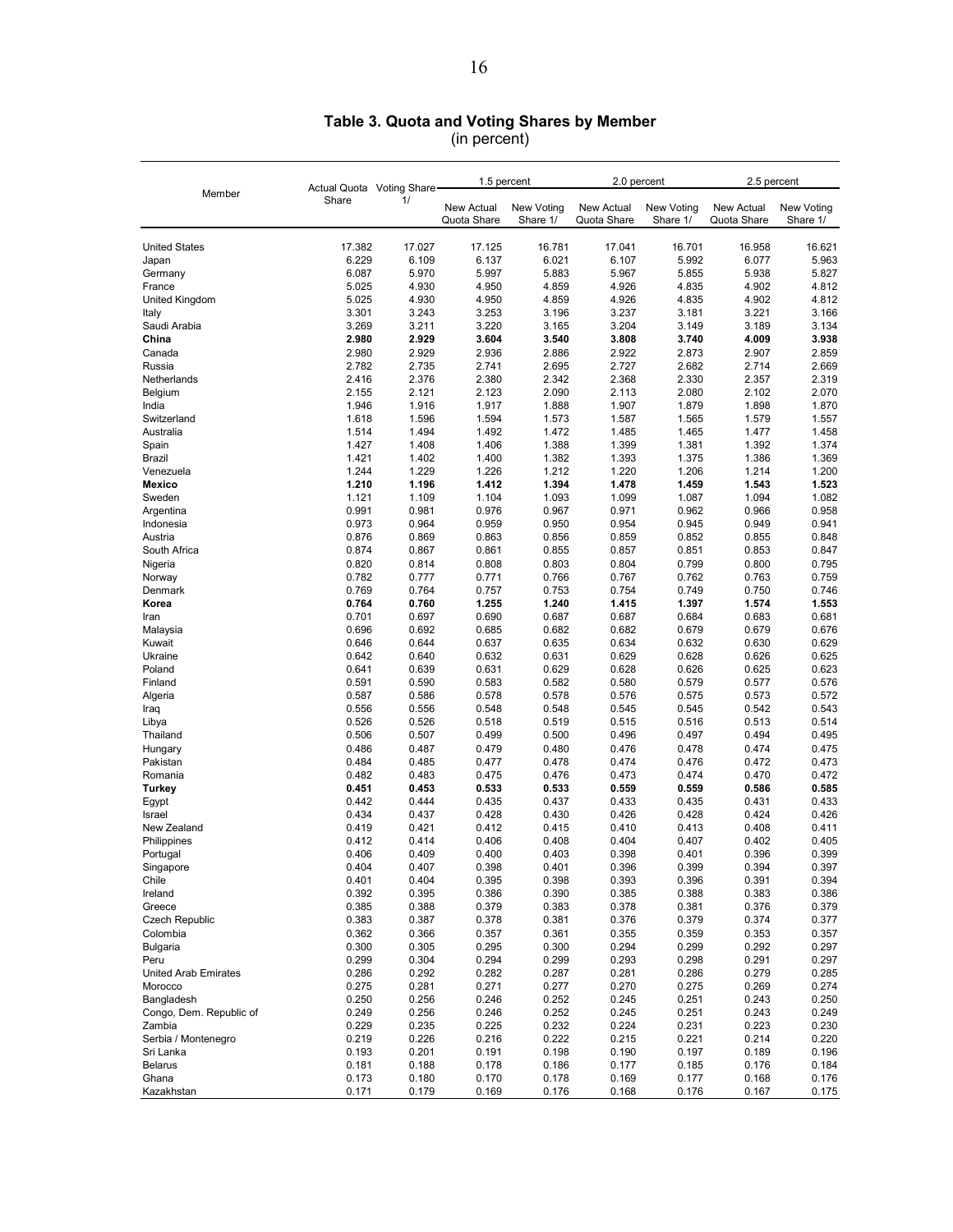|                               |                           |       | 1.5 percent |            | 2.0 percent |            | 2.5 percent       |            |
|-------------------------------|---------------------------|-------|-------------|------------|-------------|------------|-------------------|------------|
| Member                        | Actual Quota Voting Share |       |             |            |             |            |                   |            |
|                               | Share                     | 1/    | New Actual  | New Voting | New Actual  | New Voting | <b>New Actual</b> | New Voting |
|                               |                           |       | Quota Share | Share 1/   | Quota Share | Share 1/   | Quota Share       | Share 1/   |
| Croatia                       | 0.171                     | 0.179 | 0.168       | 0.176      | 0.167       | 0.175      | 0.167             | 0.174      |
| Slovak Republic               | 0.167                     | 0.175 | 0.165       | 0.173      | 0.164       | 0.172      | 0.163             | 0.171      |
| Zimbabwe                      | 0.165                     | 0.173 | 0.163       | 0.171      | 0.162       | 0.170      | 0.161             | 0.169      |
|                               |                           |       |             |            |             |            |                   |            |
| <b>Trinidad and Tobago</b>    | 0.157                     | 0.165 | 0.155       | 0.163      | 0.154       | 0.162      | 0.153             | 0.161      |
| Vietnam                       | 0.154                     | 0.162 | 0.152       | 0.160      | 0.151       | 0.159      | 0.150             | 0.158      |
| Cote d'Ivoire                 | 0.152                     | 0.160 | 0.150       | 0.158      | 0.149       | 0.157      | 0.148             | 0.157      |
| Sudan                         | 0.147                     | 0.156 | 0.145       | 0.154      | 0.145       | 0.153      | 0.144             | 0.152      |
| Uruguay                       | 0.143                     | 0.152 | 0.141       | 0.150      | 0.141       | 0.149      | 0.140             | 0.148      |
| Ecuador                       | 0.141                     | 0.150 | 0.139       | 0.148      | 0.139       | 0.147      | 0.138             | 0.146      |
| Syrian Arab Republic          | 0.137                     | 0.146 | 0.135       | 0.144      | 0.135       | 0.143      | 0.134             | 0.142      |
| Tunisia                       | 0.134                     | 0.143 | 0.132       | 0.141      | 0.131       | 0.140      | 0.131             | 0.139      |
| Angola                        | 0.134                     | 0.143 | 0.132       | 0.141      | 0.131       | 0.140      | 0.131             | 0.139      |
| Luxembourg                    | 0.131                     | 0.139 | 0.129       | 0.137      | 0.128       | 0.137      | 0.127             | 0.136      |
| Uzbekistan                    | 0.129                     | 0.138 | 0.127       | 0.136      | 0.126       | 0.135      | 0.126             | 0.134      |
| Jamaica                       | 0.128                     | 0.137 | 0.126       | 0.135      | 0.125       | 0.134      | 0.125             | 0.133      |
| Kenya                         | 0.127                     | 0.136 | 0.125       | 0.134      | 0.124       | 0.133      | 0.124             | 0.133      |
| Qatar                         | 0.123                     | 0.132 | 0.122       | 0.130      | 0.121       | 0.130      | 0.120             | 0.129      |
| Myanmar                       | 0.121                     | 0.130 | 0.119       | 0.128      | 0.119       | 0.127      | 0.118             | 0.127      |
| Yemen, Republic of            | 0.114                     | 0.123 | 0.112       | 0.121      | 0.112       | 0.121      | 0.111             | 0.120      |
|                               |                           |       |             |            |             |            |                   |            |
| Slovenia                      | 0.108                     | 0.118 | 0.107       | 0.116      | 0.106       | 0.115      | 0.106             | 0.115      |
| Dominican Republic            | 0.102                     | 0.112 | 0.101       | 0.110      | 0.100       | 0.110      | 0.100             | 0.109      |
| Brunei Darussalam             | 0.101                     | 0.110 | 0.099       | 0.108      | 0.099       | 0.108      | 0.098             | 0.107      |
| Guatemala                     | 0.098                     | 0.108 | 0.097       | 0.106      | 0.096       | 0.106      | 0.096             | 0.105      |
| Panama                        | 0.097                     | 0.106 | 0.095       | 0.105      | 0.095       | 0.104      | 0.094             | 0.104      |
| Lebanon                       | 0.095                     | 0.104 | 0.094       | 0.103      | 0.093       | 0.102      | 0.093             | 0.102      |
| Tanzania                      | 0.093                     | 0.103 | 0.092       | 0.101      | 0.091       | 0.101      | 0.091             | 0.100      |
| Oman                          | 0.091                     | 0.100 | 0.089       | 0.099      | 0.089       | 0.098      | 0.089             | 0.098      |
| Cameroon                      | 0.087                     | 0.097 | 0.086       | 0.095      | 0.085       | 0.095      | 0.085             | 0.094      |
| Uganda                        | 0.084                     | 0.094 | 0.083       | 0.093      | 0.083       | 0.092      | 0.082             | 0.092      |
| Bolivia                       | 0.080                     | 0.090 | 0.079       | 0.089      | 0.079       | 0.088      | 0.078             | 0.088      |
| El Salvador                   | 0.080                     | 0.090 | 0.079       | 0.089      | 0.079       | 0.088      | 0.078             | 0.088      |
| Jordan                        | 0.080                     | 0.090 | 0.079       | 0.088      | 0.078       | 0.088      | 0.078             | 0.087      |
| Bosnia-Herzegovina            | 0.079                     | 0.089 | 0.078       | 0.088      | 0.078       | 0.087      | 0.077             | 0.087      |
| Costa Rica                    | 0.077                     | 0.087 | 0.076       | 0.085      | 0.075       | 0.085      | 0.075             | 0.085      |
| Afghanistan, Islamic State of | 0.076                     | 0.086 | 0.075       | 0.084      | 0.074       | 0.084      | 0.074             | 0.084      |
|                               | 0.076                     | 0.086 | 0.075       | 0.084      | 0.074       | 0.084      | 0.074             | 0.084      |
| Senegal                       | 0.075                     |       |             |            |             |            | 0.073             | 0.083      |
| Azerbaijan                    |                           | 0.085 | 0.074       | 0.084      | 0.074       | 0.084      |                   |            |
| Gabon                         | 0.072                     | 0.082 | 0.071       | 0.081      | 0.071       | 0.081      | 0.070             | 0.080      |
| Georgia                       | 0.070                     | 0.080 | 0.069       | 0.079      | 0.069       | 0.079      | 0.069             | 0.078      |
| Lithuania                     | 0.067                     | 0.078 | 0.066       | 0.076      | 0.066       | 0.076      | 0.066             | 0.076      |
| Cyprus                        | 0.065                     | 0.075 | 0.064       | 0.074      | 0.064       | 0.074      | 0.064             | 0.074      |
| Namibia                       | 0.064                     | 0.074 | 0.063       | 0.073      | 0.063       | 0.073      | 0.062             | 0.072      |
| Bahrain                       | 0.063                     | 0.073 | 0.062       | 0.072      | 0.062       | 0.072      | 0.062             | 0.072      |
| Ethiopia                      | 0.063                     | 0.073 | 0.062       | 0.072      | 0.061       | 0.071      | 0.061             | 0.071      |
| Papua New Guinea              | 0.062                     | 0.072 | 0.061       | 0.071      | 0.060       | 0.070      | 0.060             | 0.070      |
| Bahamas, The                  | 0.061                     | 0.071 | 0.060       | 0.070      | 0.060       | 0.070      | 0.059             | 0.069      |
| Nicaragua                     | 0.061                     | 0.071 | 0.060       | 0.070      | 0.060       | 0.070      | 0.059             | 0.069      |
| Honduras                      | 0.061                     | 0.071 | 0.060       | 0.070      | 0.059       | 0.069      | 0.059             | 0.069      |
| Liberia                       | 0.060                     | 0.071 | 0.060       | 0.070      | 0.059       | 0.069      | 0.059             | 0.069      |
| Latvia                        | 0.059                     | 0.070 | 0.058       | 0.069      | 0.058       | 0.068      | 0.058             | 0.068      |
| Moldova                       | 0.058                     | 0.068 | 0.057       | 0.067      | 0.057       | 0.067      | 0.056             | 0.066      |
| Madagascar                    | 0.057                     | 0.067 | 0.056       | 0.066      | 0.056       | 0.066      | 0.056             | 0.066      |
| Iceland                       | 0.055                     | 0.065 | 0.054       | 0.064      | 0.054       | 0.064      | 0.054             | 0.064      |
|                               | 0.053                     |       |             |            |             |            |                   |            |
| Mozambique                    |                           | 0.063 | 0.052       | 0.063      | 0.052       | 0.062      | 0.052             | 0.062      |
| Guinea                        | 0.050                     | 0.061 | 0.049       | 0.060      | 0.049       | 0.059      | 0.049             | 0.059      |
| Sierra Leone                  | 0.049                     | 0.059 | 0.048       | 0.058      | 0.048       | 0.058      | 0.047             | 0.058      |
| Malta                         | 0.048                     | 0.058 | 0.047       | 0.057      | 0.047       | 0.057      | 0.047             | 0.057      |
| Mauritius                     | 0.048                     | 0.058 | 0.047       | 0.057      | 0.047       | 0.057      | 0.046             | 0.057      |
| Paraguay                      | 0.047                     | 0.057 | 0.046       | 0.056      | 0.046       | 0.056      | 0.046             | 0.056      |
| Mali                          | 0.044                     | 0.054 | 0.043       | 0.053      | 0.043       | 0.053      | 0.043             | 0.053      |
| Suriname                      | 0.043                     | 0.054 | 0.042       | 0.053      | 0.042       | 0.053      | 0.042             | 0.052      |
| Armenia                       | 0.043                     | 0.054 | 0.042       | 0.053      | 0.042       | 0.053      | 0.042             | 0.052      |
| Guyana                        | 0.043                     | 0.053 | 0.042       | 0.052      | 0.042       | 0.052      | 0.041             | 0.052      |
| Kyrgyz Republic               | 0.042                     | 0.052 | 0.041       | 0.051      | 0.041       | 0.051      | 0.041             | 0.051      |
| Cambodia                      | 0.041                     | 0.052 | 0.040       | 0.051      | 0.040       | 0.051      | 0.040             | 0.050      |
| Tajikistan                    | 0.041                     | 0.051 | 0.040       | 0.051      | 0.040       | 0.050      | 0.040             | 0.050      |

#### **Table 3. Quota and Voting Shares by Member (continued)**  (in percent)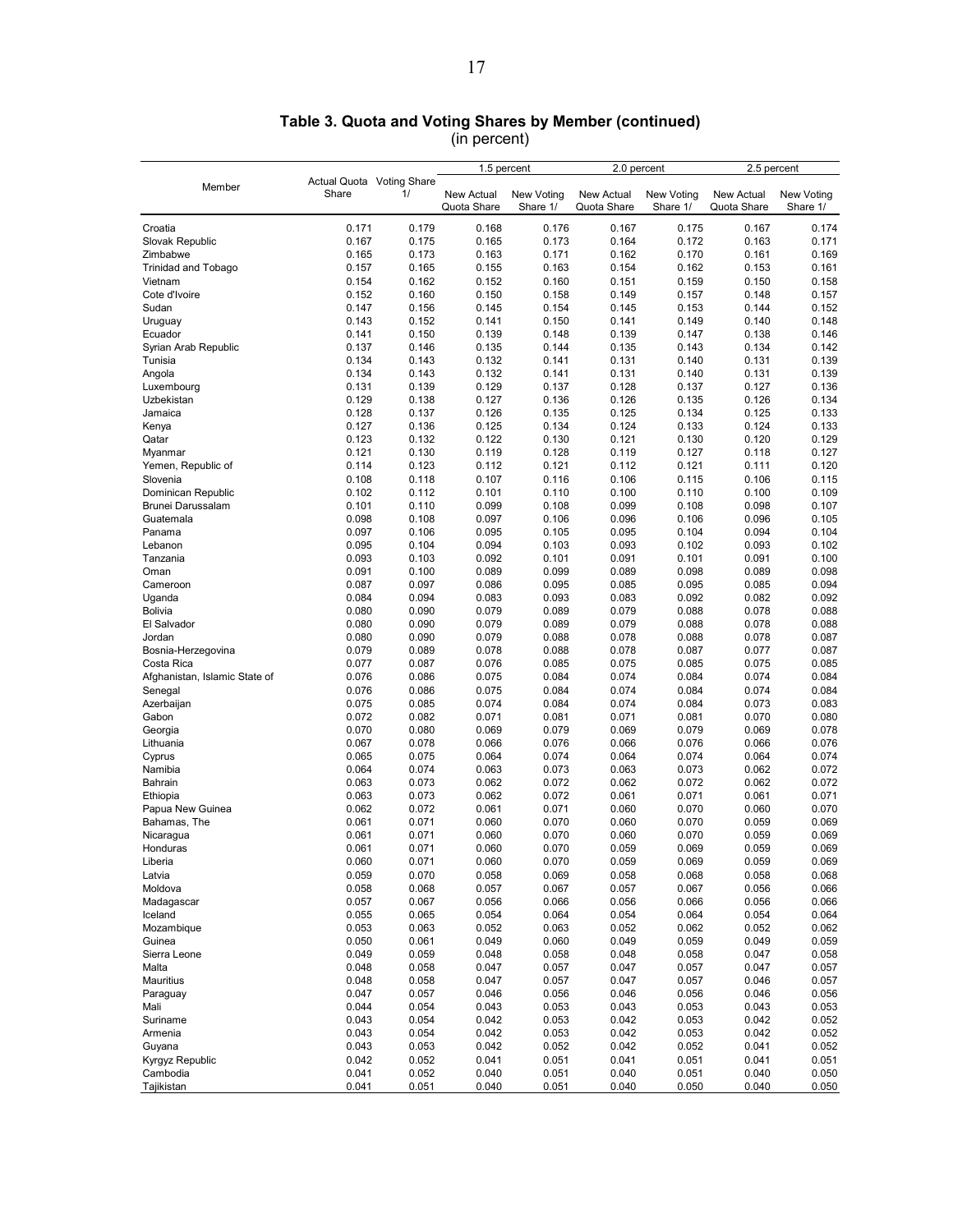### **Table 3. Quota and Voting Shares by Member (concluded)**

(in percent)

|                                |                           |       | 1.5 percent |                   | 2.0 percent |            | 2.5 percent |            |
|--------------------------------|---------------------------|-------|-------------|-------------------|-------------|------------|-------------|------------|
|                                | Actual Quota Voting Share |       |             |                   |             |            |             |            |
| Member                         | Share                     | 1/    | New Actual  | <b>New Voting</b> | New Actual  | New Voting | New Actual  | New Voting |
|                                |                           |       | Quota Share | Share 1/          | Quota Share | Share 1/   | Quota Share | Share 1/   |
| Congo, Republic of             | 0.040                     | 0.050 | 0.039       | 0.049             | 0.039       | 0.049      | 0.039       | 0.049      |
| Haiti                          | 0.038                     | 0.049 | 0.038       | 0.048             | 0.038       | 0.048      | 0.037       | 0.048      |
| Somalia                        | 0.038                     | 0.049 | 0.038       | 0.048             | 0.037       | 0.048      | 0.037       | 0.048      |
| Rwanda                         | 0.037                     | 0.048 | 0.037       | 0.047             | 0.037       | 0.047      | 0.037       | 0.047      |
| Burundi                        | 0.036                     | 0.047 | 0.035       | 0.046             | 0.035       | 0.046      | 0.035       | 0.046      |
| Turkmenistan                   | 0.035                     | 0.046 | 0.035       | 0.045             | 0.034       | 0.045      | 0.034       | 0.045      |
| Togo                           | 0.034                     | 0.045 | 0.034       | 0.044             | 0.034       | 0.044      | 0.034       | 0.044      |
| Nepal                          | 0.033                     | 0.044 | 0.033       | 0.043             | 0.033       | 0.043      | 0.033       | 0.043      |
| Fiji                           | 0.033                     | 0.044 | 0.032       | 0.043             | 0.032       | 0.043      | 0.032       | 0.043      |
| Malawi                         | 0.032                     | 0.043 | 0.032       | 0.043             | 0.032       | 0.042      | 0.032       | 0.042      |
| Macedonia, FYR                 | 0.032                     | 0.043 | 0.032       | 0.042             | 0.032       | 0.042      | 0.031       | 0.042      |
| Barbados                       | 0.032                     | 0.042 | 0.031       | 0.042             | 0.031       | 0.042      | 0.031       | 0.041      |
| Niger                          | 0.031                     | 0.042 | 0.030       | 0.041             | 0.030       | 0.041      | 0.030       | 0.041      |
| Estonia                        | 0.031                     | 0.041 | 0.030       | 0.041             | 0.030       | 0.041      | 0.030       | 0.040      |
| Mauritania                     | 0.030                     | 0.041 | 0.030       | 0.040             | 0.030       | 0.040      | 0.029       | 0.040      |
| Botswana                       | 0.029                     | 0.040 | 0.029       | 0.040             | 0.029       | 0.040      | 0.029       | 0.039      |
| Benin                          | 0.029                     | 0.040 | 0.029       | 0.039             | 0.028       | 0.039      | 0.028       | 0.039      |
| <b>Burkina Faso</b>            | 0.028                     | 0.039 | 0.028       | 0.038             | 0.028       | 0.038      | 0.027       | 0.038      |
| Chad                           | 0.026                     | 0.037 | 0.026       | 0.037             | 0.026       | 0.036      | 0.026       | 0.036      |
| Central African Republic       | 0.026                     | 0.037 | 0.026       | 0.036             | 0.026       | 0.036      | 0.025       | 0.036      |
| Lao, People's Dem. Republic    | 0.025                     | 0.036 | 0.024       | 0.035             | 0.024       | 0.035      | 0.024       | 0.035      |
| Mongolia                       | 0.024                     | 0.035 | 0.024       | 0.034             | 0.023       | 0.034      | 0.023       | 0.034      |
| Swaziland                      | 0.024                     | 0.035 | 0.023       | 0.034             | 0.023       | 0.034      | 0.023       | 0.034      |
| Albania                        | 0.023                     | 0.034 | 0.022       | 0.033             | 0.022       | 0.033      | 0.022       | 0.033      |
| Lesotho                        | 0.016                     | 0.027 | 0.016       | 0.027             | 0.016       | 0.027      | 0.016       | 0.027      |
| <b>Equatorial Guinea</b>       | 0.015                     | 0.026 | 0.015       | 0.026             | 0.015       | 0.026      | 0.015       | 0.026      |
| Gambia, The                    | 0.015                     | 0.026 | 0.014       | 0.025             | 0.014       | 0.025      | 0.014       | 0.025      |
| <b>Belize</b>                  | 0.009                     | 0.020 | 0.009       | 0.020             | 0.009       | 0.020      | 0.009       | 0.020      |
| San Marino                     | 0.008                     | 0.019 | 0.008       | 0.019             | 0.008       | 0.019      | 0.008       | 0.019      |
| Vanuatu                        | 0.008                     | 0.019 | 0.008       | 0.019             | 0.008       | 0.019      | 0.008       | 0.019      |
| Eritrea                        | 0.007                     | 0.019 | 0.007       | 0.018             | 0.007       | 0.018      | 0.007       | 0.018      |
| Djibouti                       | 0.007                     | 0.019 | 0.007       | 0.018             | 0.007       | 0.018      | 0.007       | 0.018      |
| St. Lucia                      | 0.007                     | 0.018 | 0.007       | 0.018             | 0.007       | 0.018      | 0.007       | 0.018      |
| Guinea-Bissau                  | 0.007                     | 0.018 | 0.007       | 0.018             | 0.007       | 0.018      | 0.006       | 0.018      |
| Antigua and Barbuda            | 0.006                     | 0.018 | 0.006       | 0.017             | 0.006       | 0.017      | 0.006       | 0.017      |
| Grenada                        | 0.005                     | 0.017 | 0.005       | 0.017             | 0.005       | 0.016      | 0.005       | 0.016      |
| Samoa                          | 0.005                     | 0.017 | 0.005       | 0.017             | 0.005       | 0.016      | 0.005       | 0.016      |
| Solomon Islands                | 0.005                     | 0.016 | 0.005       | 0.016             | 0.005       | 0.016      | 0.005       | 0.016      |
| Cape Verde                     | 0.004                     | 0.016 | 0.004       | 0.016             | 0.004       | 0.016      | 0.004       | 0.015      |
| St. Kitts and Nevis            | 0.004                     | 0.016 | 0.004       | 0.015             | 0.004       | 0.015      | 0.004       | 0.015      |
| Comoros                        | 0.004                     | 0.016 | 0.004       | 0.015             | 0.004       | 0.015      | 0.004       | 0.015      |
| Seychelles                     | 0.004                     | 0.015 | 0.004       | 0.015             | 0.004       | 0.015      | 0.004       | 0.015      |
| St. Vincent and the Grenadines | 0.004                     | 0.015 | 0.004       | 0.015             | 0.004       | 0.015      | 0.004       | 0.015      |
| <b>Timor-Leste</b>             | 0.004                     | 0.015 | 0.004       | 0.015             | 0.004       | 0.015      | 0.004       | 0.015      |
| Maldives                       | 0.004                     | 0.015 | 0.004       | 0.015             | 0.004       | 0.015      | 0.004       | 0.015      |
| Dominica                       | 0.004                     | 0.015 | 0.004       | 0.015             | 0.004       | 0.015      | 0.004       | 0.015      |
| Sao Tome and Principe          | 0.003                     | 0.015 | 0.003       | 0.015             | 0.003       | 0.015      | 0.003       | 0.014      |
| Tonga                          | 0.003                     | 0.015 | 0.003       | 0.014             | 0.003       | 0.014      | 0.003       | 0.014      |
| Bhutan                         | 0.003                     | 0.014 | 0.003       | 0.014             | 0.003       | 0.014      | 0.003       | 0.014      |
| Kiribati                       | 0.003                     | 0.014 | 0.003       | 0.014             | 0.003       | 0.014      | 0.003       | 0.014      |
| Micronesia, Fed. States of     | 0.002                     | 0.014 | 0.002       | 0.014             | 0.002       | 0.014      | 0.002       | 0.013      |
| Marshall Islands               | 0.002                     | 0.013 | 0.002       | 0.013             | 0.002       | 0.013      | 0.002       | 0.013      |
| Palau, Republic of             | 0.001                     | 0.013 | 0.001       | 0.013             | 0.001       | 0.013      | 0.001       | 0.013      |

Source: Finance Department.

1/ For Liberia, Somalia, and Sudan Eleventh Review proposed quotas are used. Liberia and Zimbabwe are included although their voting rights have been suspended.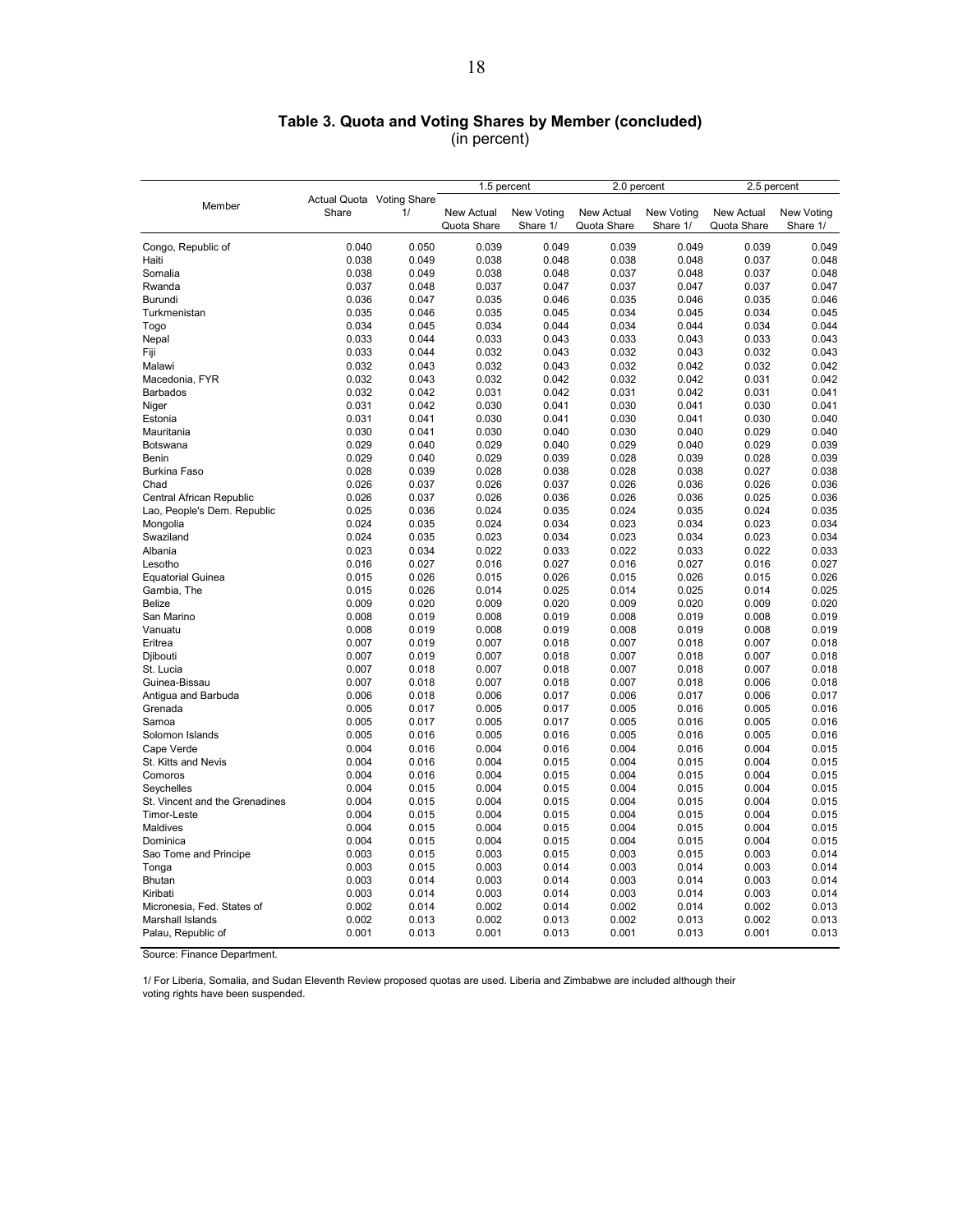| Country                     | New Actual<br>Quota | Quota Share<br>New Actual | Quota Share<br>Calculated                                                                                                    |                           |                   |                             | Ratio of Calculated Share to New Actual Quota Share on the Basis Shown |                  |
|-----------------------------|---------------------|---------------------------|------------------------------------------------------------------------------------------------------------------------------|---------------------------|-------------------|-----------------------------|------------------------------------------------------------------------|------------------|
|                             | (SDR million)       | (in percent)              | (in percent)                                                                                                                 | Existing Five<br>Formulas | 2002-04<br>GDP 1/ | Openness<br>2000-04         | Variability 1/2<br>1992-2004                                           | Reserves<br>2004 |
|                             |                     |                           |                                                                                                                              |                           |                   | 1.5% Overall Quota Increase |                                                                        |                  |
| China                       | 7,817.6             | 3.604                     | 5.197                                                                                                                        | 1.442                     | 1.261             | 1.403                       | 0.840                                                                  | 4.297            |
| Korea                       | 2,722.5             | 1.255<br>1.412            | 2.508                                                                                                                        | 1.999                     | 1.334             | 1.855                       | 1.990                                                                  | 4.284            |
| Mexico                      | 3,063.0             |                           | 1.928                                                                                                                        | 1.366                     | 1.275             | 1.468                       | 1.507                                                                  | 1.368            |
| Turkey                      | 1,155.3             | 533<br>$\ddot{\circ}$     | 0.741                                                                                                                        | 1.391                     | 1.236             | 1.358                       | 3.148                                                                  | 2.024            |
|                             |                     |                           |                                                                                                                              |                           |                   | 2.0% Overall Quota Increase |                                                                        |                  |
| China                       | 8,300.4             |                           | 5.197                                                                                                                        | 1.365                     | 1.193             | 1.328                       | 0.795                                                                  | 4.067            |
| Korea                       | 3,085.4             | 3.808<br>1.415            | 2.508                                                                                                                        | 1.772                     | 1.183             | 1.645                       | 1.765                                                                  | 3.798            |
| Mexico                      | 3,222.1             | 1.478                     | 1.928                                                                                                                        | 1.305                     | 1.218             | 1.402                       | 1.440                                                                  | 1.307            |
| Turkey                      | 1,219.1             | 559<br>$\ddot{\circ}$     | 0.741                                                                                                                        | 1.325                     | 1.177             | 1.293                       | 2.998                                                                  | 1.927            |
|                             |                     |                           |                                                                                                                              |                           |                   | 2.5% Overall Quota Increase |                                                                        |                  |
| China                       | 8,783.2             | 4.009                     | 5.197                                                                                                                        | 1.296                     | 1.133             | 1.261                       | 0.755                                                                  | 3.862            |
| Korea                       | 3,448.4             |                           | 2.508                                                                                                                        | 1.594                     | 1.064             | 1.479                       | 1.587                                                                  | 3.415            |
| Mexico                      | 3,381.1             | 1.543<br>1.543            | 1.928                                                                                                                        | 1.249                     | 1.166             | 1.343                       | 1.379                                                                  | 1.252            |
| Turkey                      | 1,282.8             | 586<br>$\ddot{\circ}$     | 0.741                                                                                                                        | 1.265                     | 124               | 1.235                       | 2.863                                                                  | 1.840            |
| Source: Finance Department. |                     |                           |                                                                                                                              |                           |                   |                             |                                                                        |                  |
|                             |                     |                           | 1/ The variables shown here differ from the formulation used in the existing quota formulas.                                 |                           |                   |                             |                                                                        |                  |
|                             |                     |                           | 2/ Variability of current receipts and net capital inflows, measured as a standard deviation from centered three-year trend. |                           |                   |                             |                                                                        |                  |

Table 4. Measures of Out-of-Lineness After Ad Hoc Increases **Table 4. Measures of Out-of-Lineness After Ad Hoc Increases** 

19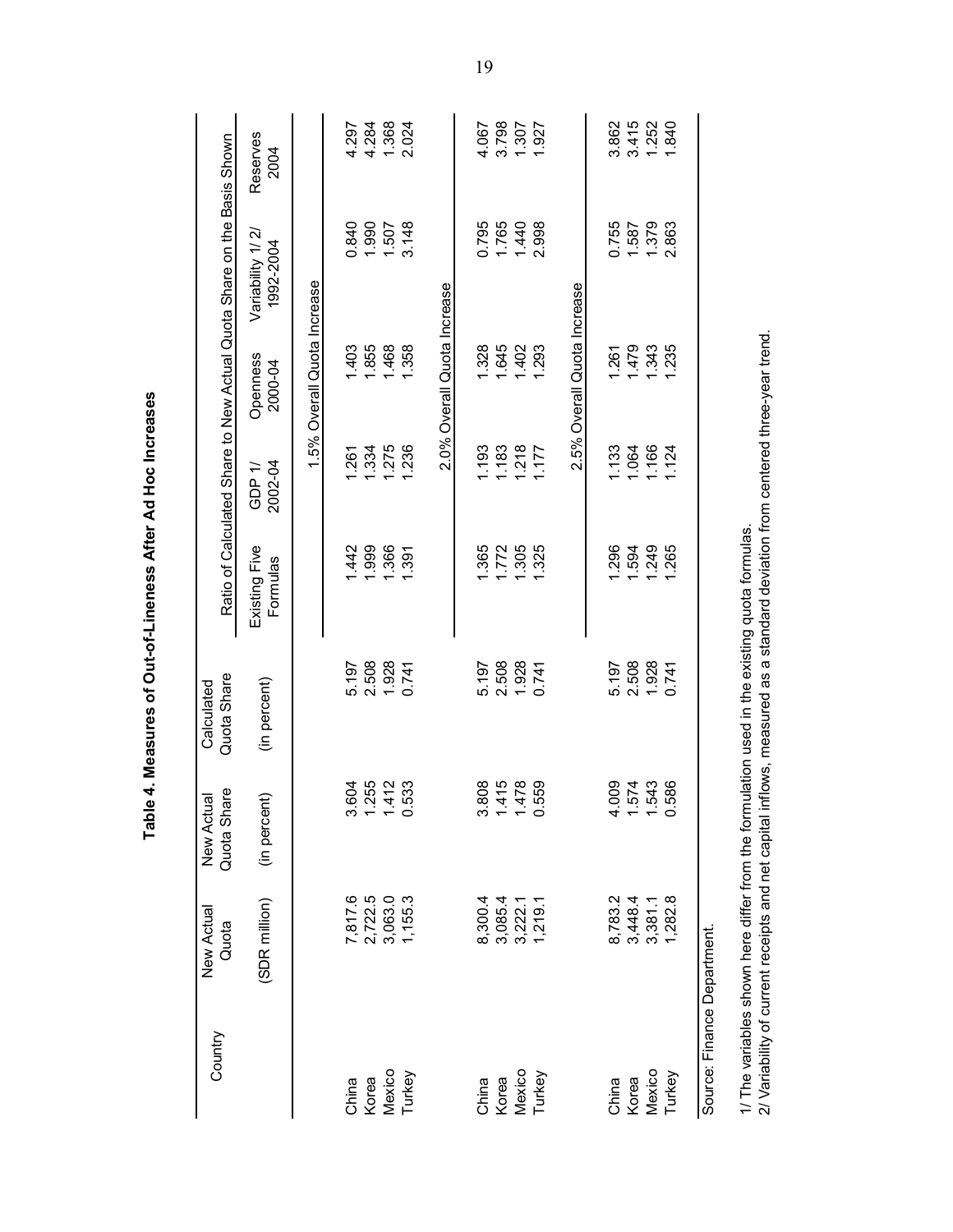



Source: Finance Department

1/ Total quota increases reflect combined effects of ad-hoc increases in rounds 1 and 2. As a simplifying assumption to facilitate the calculation, no allowance has been made for possible ad-hoc increases for African or PRGF-eligible countries in the second round. Such increases would add to the size of the total increases that are possible without eroding voting shares for these two groups.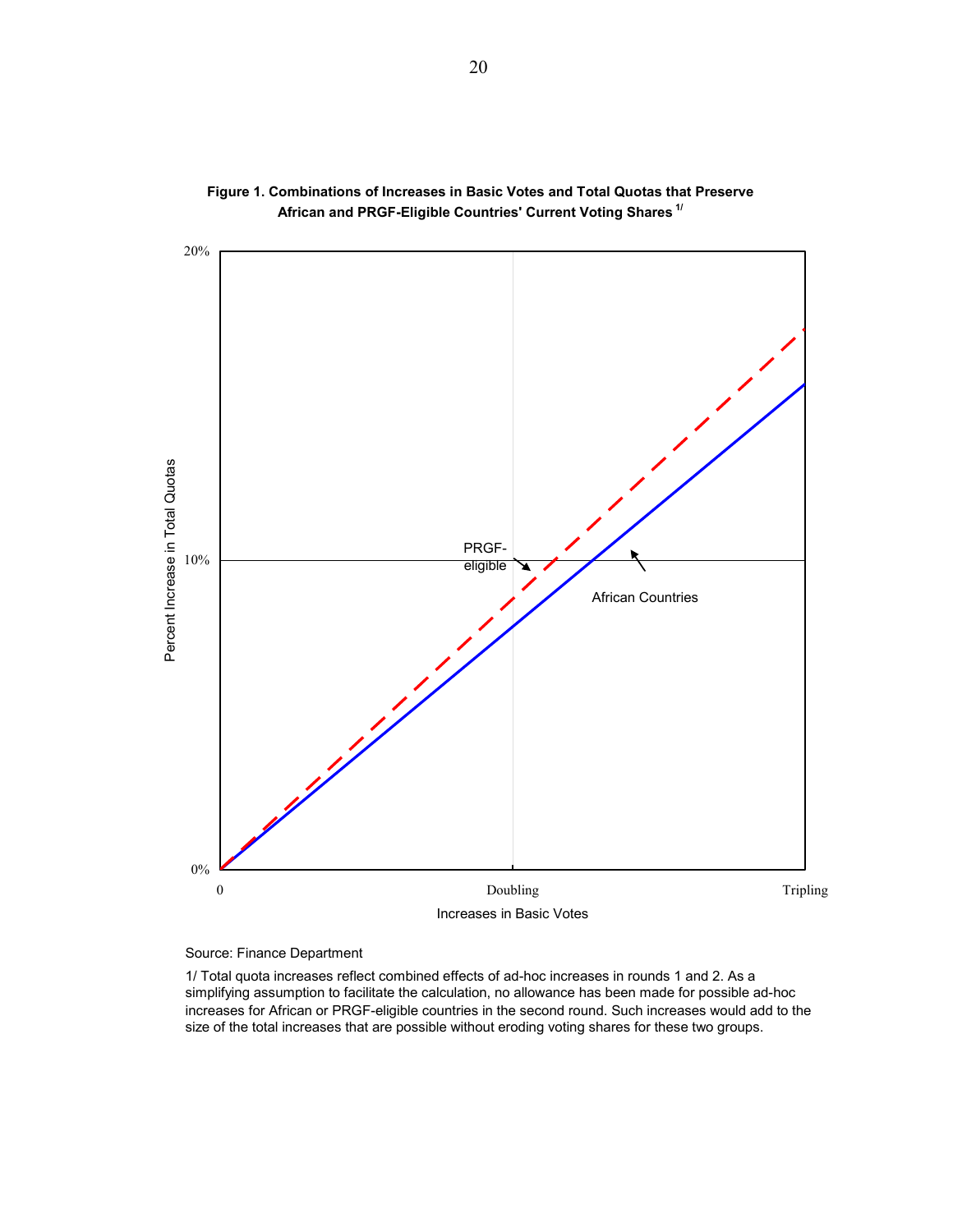### **ANNEX I. Appointment of Alternate Executive Directors**

Article XII, Section 3(e) provides: "Each Executive Director shall appoint an Alternate with full power to act for him when he is not present. When the Executive Directors appointing them are present, Alternates may participate in meeting but may not vote." For its part, the last sentence of Article XII, Section 3(f), provides, in case of the vacancy of the office of an Executive Director, that: "While the office remains vacant, the Alternate of the former Executive Director shall exercise his powers, except that of appointing an Alternate."

The Alternate Executive Director is a representative of the Executive Director appointing him and as such should act in accordance with the instructions given by that Executive Director. If the office of the Executive Director becomes vacant, when a new elective Executive Director is named the office of the Alternate becomes vacant and an Alternate shall be named by the newly elected Executive Director (By-Laws, Section 17).

The Articles leave it entirely to each Executive Director to determine whom to appoint as an Alternate and the Alternate serves at the pleasure of the Executive Director appointing him. In practice, the members of constituencies formed for the elections of Executive Directors often informally agree among themselves which member of the constituency would designate the candidate to be elected as Executive Director, and which the person to be appointed as Alternate by the elected Executive Director.

Executive Directors and Alternates are subject to the same rights and obligations, with the only limitation that Alternates cannot vote when the Executive Directors appointing them are present at a meeting. The duty of an Executive Director and his Alternate is to devote all the time and attention to the business of the Fund that its interest require, and, between them, to be continuously available at the principal office of the Fund (By-Laws, Section 14 (d)). An Executive Director and his Alternate may attend and participate in all meetings of the Board of Governors (By-Laws, Section 5). However, they are not entitled to vote at those meetings unless entitled to vote as a Governor, or an Alternate or temporary Alternate Governor), as well as in all the meetings of the Executive Board and its committees (Rules B-1 and B-3).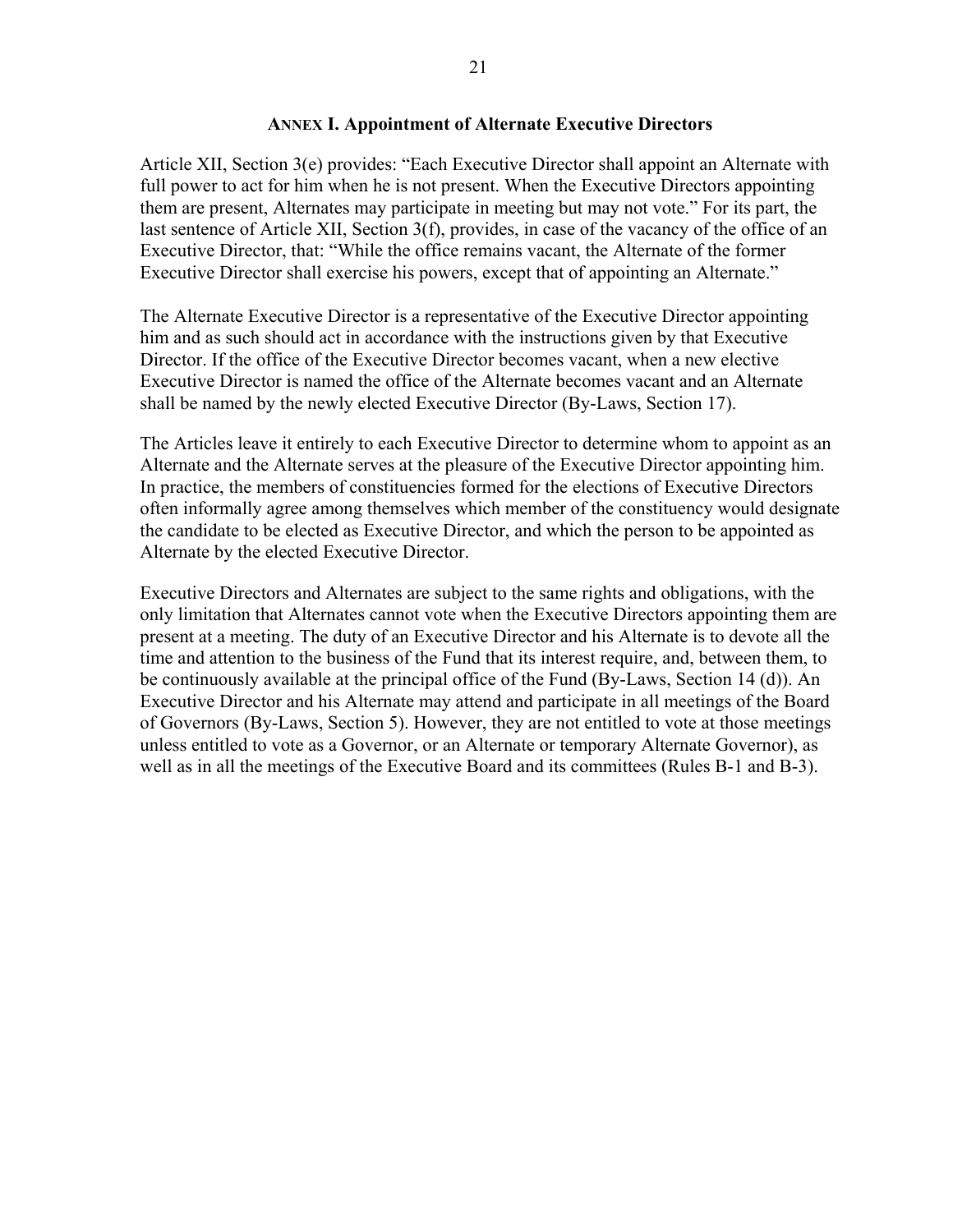### **Quotas and Voice-A Possible Package of Reforms**

#### **The Chairman's Concluding Remarks**

This has been a very constructive discussion that has brought us close to agreement on a package of quota and voice reforms. Directors have clearly reaffirmed that reform in this area is vital for the credibility and effectiveness of the Fund, and that they attach the highest importance to agreeing on a package of reforms by the time of the Singapore Annual Meetings. Also, broad support has emerged for a reform package along the lines presented in the staff paper, a package that has been developed in close consultation with the membership.

The central objectives of this package are firstly to achieve significant progress in realigning quota shares with members' economic positions in the global economy, and to make quota and voting shares in the Fund more responsive to changes in global economic realities in the future. And secondly, and equally important, to enhance the participation and voice for lowincome countries. The reforms envisaged should be viewed as an integrated program to be completed in a two-year period, that is, by the time of the Annual Meetings in 2008. Indeed, as many Directors emphasized, a strong commitment to implementing the entire package is imperative.

As regards realigning quotas, there is broad agreement that there should be initial ad hoc increases for a small group of the most clearly underrepresented countries. While some Directors would have liked to see a larger group, a broad majority of Directors supported or could go along with the proposal that this group comprise China, Korea, Mexico, and Turkey. These countries meet a robust standard of underrepresentation, and limiting the initial ad hoc increases to this group will not prejudge the outcome of the discussions in the second round on a new quota formula.

There is broad agreement that the aggregate size of these initial ad hoc increases should be quite modest, given the limited country coverage, and the need to preserve incentives for further, more fundamental, reforms. While some differences of view exist on the precise magnitude, most Directors felt that the size of the increase should be in the lower half of the proposed range of 1.5–2.5 percent. Directors agree that the increases should be allocated so as to achieve a uniform proportional reduction in the gap between the calculated and actual quota shares (using the existing quota formulas) for each of these members.

A broad consensus exists that a new quota formula should be a key element of the reform package, as this would provide the basis for a further rebalancing of quotas as part of the overall reform program. The new formula should be simpler and more transparent than the existing formulas. It would also need to capture appropriately members' positions in the global economy. A range of views was expressed on the variables to be included in the new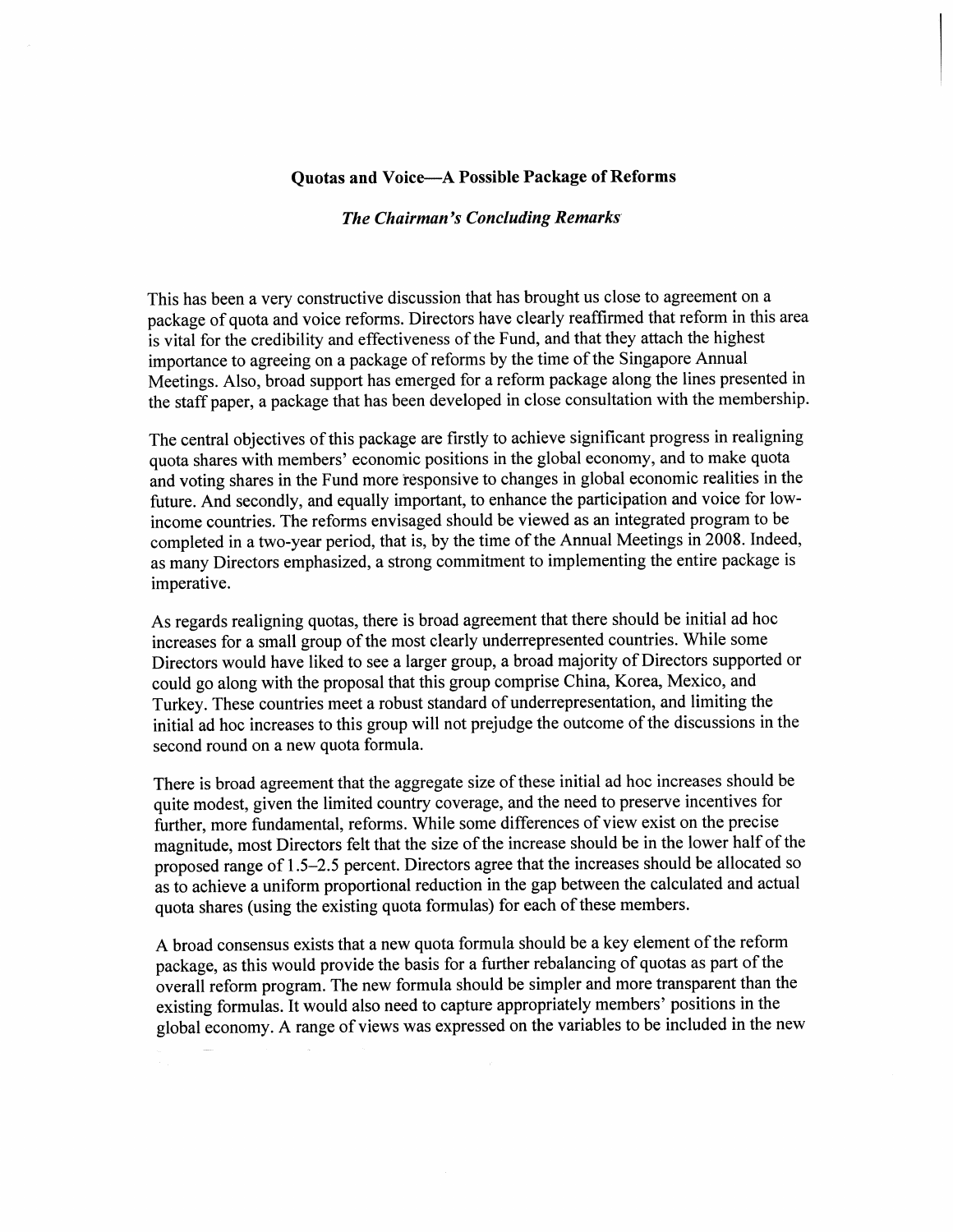quota formula. There is considerable support for the view that a significantly higher weight should be given to GDP in the revised formula. However, as many Directors noted, additional variables that capture other dimensions of members' involvement in the global economy, including a measure of the openness of members' economies, should also play an important role. Directors emphasized that it is important not to prejudge the outcome of the discussions on the formula at this point. Given the complexity of the issues involved, it will be vital to start discussion on a new quota formula soon after the Annual Meetings in Singapore. Work on the new quota formula should be completed as soon as possible, and no later than the Spring 2008 meeting of the IMFC, to allow time for agreement on a further round of ad hoc quota increases by the time of the Annual Meetings in 2008.

Once a new quota formula has been agreed, there is broad agreement that a second round of ad hoc quota increases based on the new formula should be a key part of the two-year reform package. This second round should aim to achieve a significant further rebalancing of quota shares. Agreement on a new quota formula should make it possible to include a wider range of countries in this second round. The precise amount of the increases, however, could only be agreed later in the two-year program as the details of other elements of the reform package are also pinned down. I have suggested that large advanced economies that already have sizable voting power in the Fund and that prove to be eligible for ad hoc increases in the second round should forgo, or at least substantially limit, the increases that they request. This would augment the quota increases available for other underrepresented members for a given total size for the second round of ad hoc increases. I am encouraged by what I have heard in this regard today.

Looking beyond the second round of ad hoc increases, Directors agree that it would be important to ensure that quota shares continue to evolve in line with changes in members' positions in the global economy. To this end, there is support for the proposal that the Executive Board recommend to the Board of Governors in Singapore that it confirm in a resolution that, in the context of future general reviews of quotas, the Fund will seek to further realign quotas with members' relative positions in the global economy, while continuing to ensure that the Fund has adequate liquidity to achieve its purposes. Such a resolution would serve to send a strong signal of intent on the part of the membership. Consideration could subsequently be given as part of the reform program to amending the Articles of Agreement, so as to specify clearly this objective in the Articles themselves.

Turning to voice and representation for low-income countries, there is a consensus that an increase in basic votes is an essential element of the package. Directors agreed that the amendment to the Articles of Agreement necessary to increase basic votes should also include a mechanism for safeguarding the proportion of basic votes in total voting power. While many Directors support at least a doubling of basic votes, a range of views on the precise size and timing of the increase in basic votes has been expressed. I have noted, in this context, the quite understandable concern of many that the sequencing of the ad hoc quota increases and the increase in basic votes should be such as to at least preserve, and certainly not erode, the voting power of low-income countries. On the basis of today's discussion, we